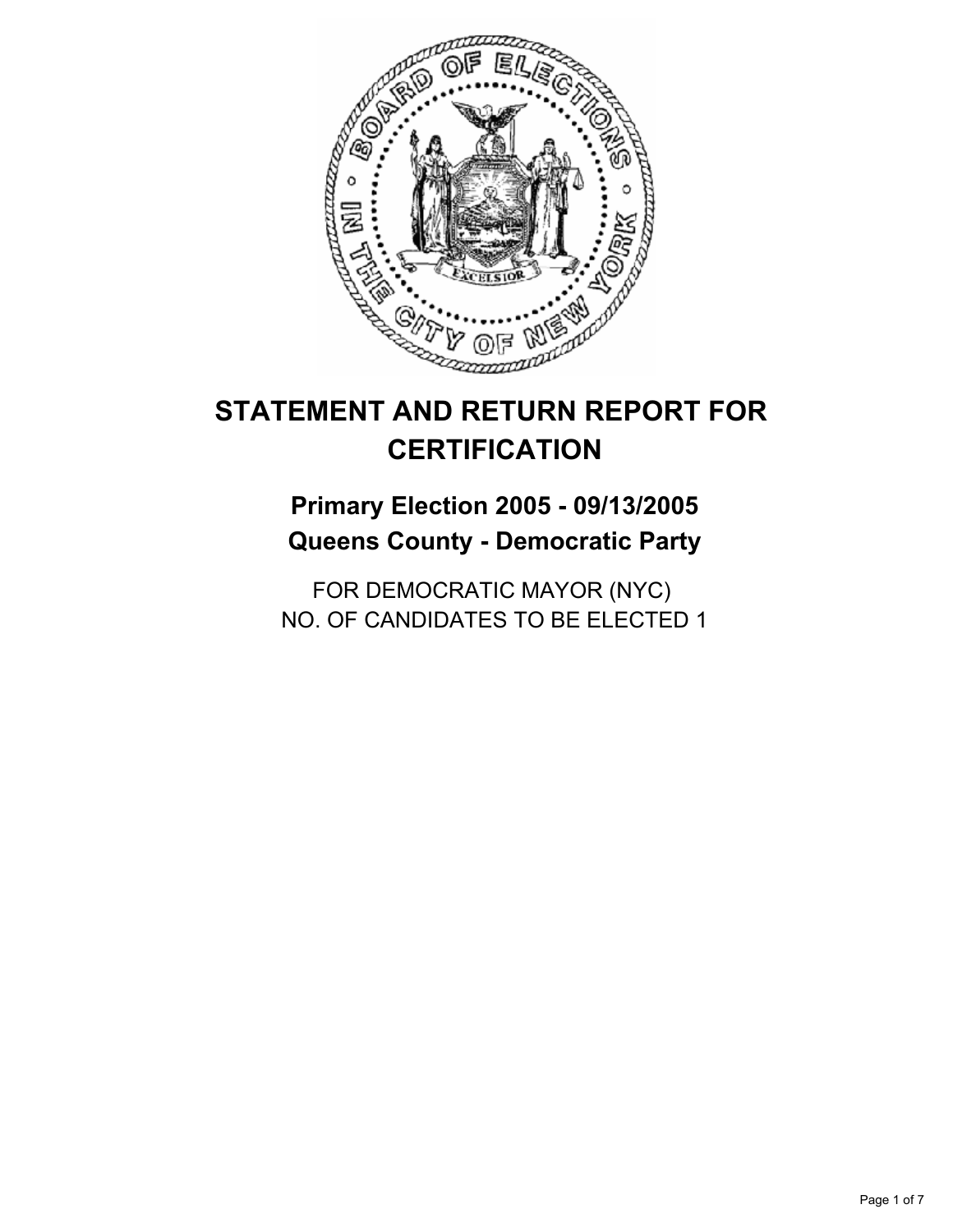

| <b>ARTHUR PICCOLO</b>  | 32    |
|------------------------|-------|
| <b>GIFFORD MILLER</b>  | 404   |
| C VIRGINIA FIELDS      | 291   |
| <b>FERNANDO FERRER</b> | 1,384 |
| CHRISTOPHER X BRODEUR  | 90    |
| AFFIDAVIT              | 24    |
| ABSENTEE/MILITARY      | 83    |
| <b>EMERGENCY</b>       | 5     |

### **ASSEMBLY DISTRICT 23**

| <b>EMERGENCY</b>        | 16    |
|-------------------------|-------|
| ABSENTEE/MILITARY       | 240   |
| AFFIDAVIT               | 40    |
| CHRISTOPHER X BRODEUR   | 122   |
| <b>FERNANDO FERRER</b>  | 1,354 |
| C VIRGINIA FIELDS       | 473   |
| <b>GIFFORD MILLER</b>   | 748   |
| <b>ARTHUR PICCOLO</b>   | 97    |
| ANTHONY D WEINER        | 3,944 |
| DONALD TRUMP (WRITE-IN) |       |
| <b>TOTAL VOTES</b>      | 6,739 |

#### **ASSEMBLY DISTRICT 24**

| <b>TOTAL VOTES</b>     | 6,570 |
|------------------------|-------|
| ANTHONY D WEINER       | 3,909 |
| <b>ARTHUR PICCOLO</b>  | 156   |
| <b>GIFFORD MILLER</b>  | 602   |
| C VIRGINIA FIELDS      | 389   |
| <b>FERNANDO FERRER</b> | 1,457 |
| CHRISTOPHER X BRODEUR  | 57    |
| AFFIDAVIT              | 33    |
| ABSENTEE/MILITARY      | 136   |
| <b>EMERGENCY</b>       | 32    |

| <b>EMERGENCY</b>       | 3     |
|------------------------|-------|
| ABSENTEE/MILITARY      | 116   |
| AFFIDAVIT              | 30    |
| CHRISTOPHER X BRODEUR  | 75    |
| <b>FERNANDO FERRER</b> | 1,284 |
| C VIRGINIA FIELDS      | 277   |
| <b>GIFFORD MILLER</b>  | 413   |
| <b>ARTHUR PICCOLO</b>  | 71    |
| ANTHONY D WEINER       | 1,826 |
| <b>TOTAL VOTES</b>     | 3,946 |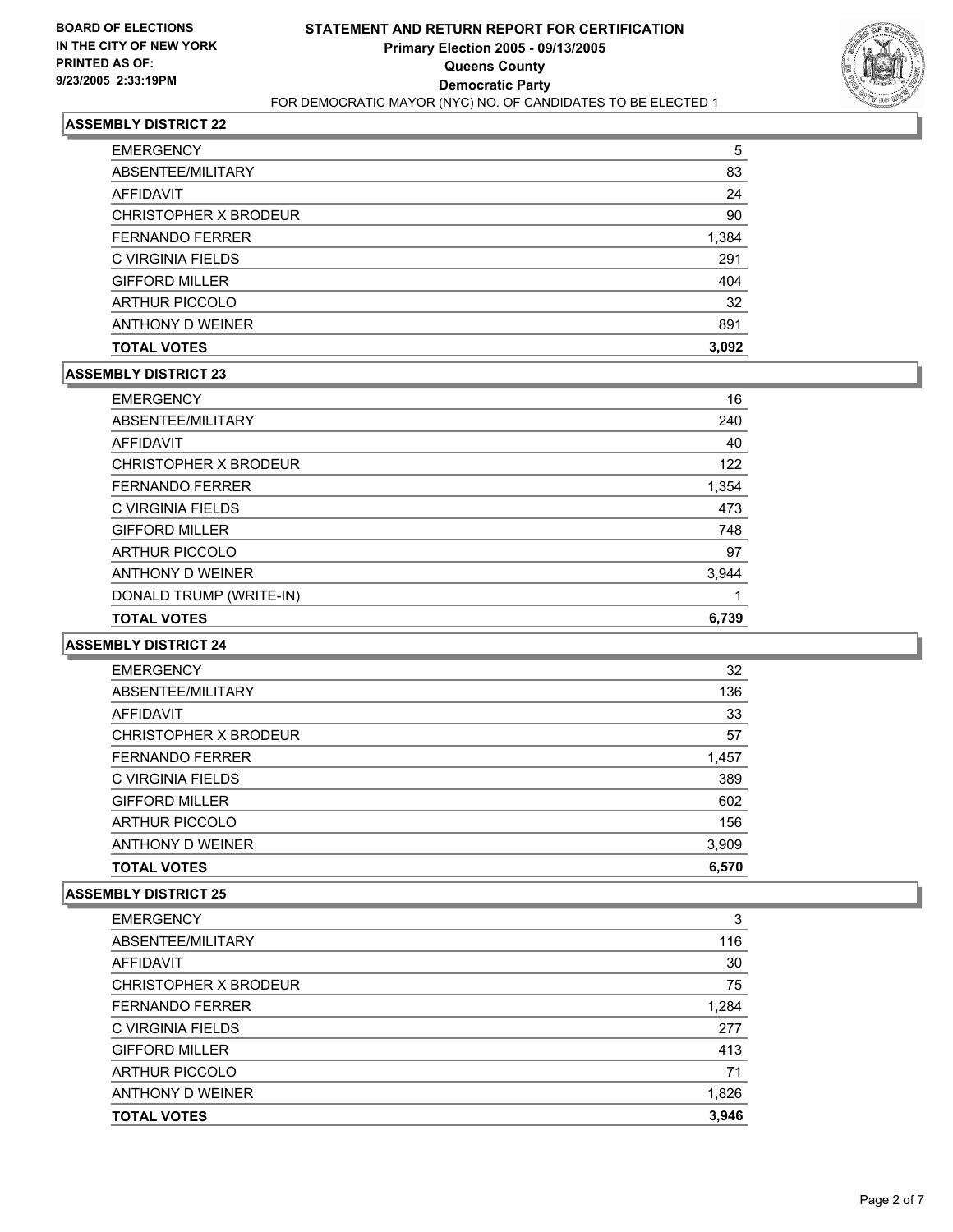

| <b>TOTAL VOTES</b>     | 5,436 |
|------------------------|-------|
| ANTHONY D WEINER       | 3,347 |
| <b>ARTHUR PICCOLO</b>  | 68    |
| <b>GIFFORD MILLER</b>  | 593   |
| C VIRGINIA FIELDS      | 243   |
| <b>FERNANDO FERRER</b> | 1,144 |
| CHRISTOPHER X BRODEUR  | 41    |
| AFFIDAVIT              | 21    |
| ABSENTEE/MILITARY      | 212   |
| <b>EMERGENCY</b>       | 0     |

#### **ASSEMBLY DISTRICT 27**

| <b>TOTAL VOTES</b>     | 5,985 |
|------------------------|-------|
| ANTHONY D WEINER       | 3,289 |
| <b>ARTHUR PICCOLO</b>  | 68    |
| <b>GIFFORD MILLER</b>  | 556   |
| C VIRGINIA FIELDS      | 420   |
| <b>FERNANDO FERRER</b> | 1,575 |
| CHRISTOPHER X BRODEUR  | 77    |
| AFFIDAVIT              | 25    |
| ABSENTEE/MILITARY      | 161   |
| <b>EMERGENCY</b>       | 20    |

#### **ASSEMBLY DISTRICT 28**

| <b>EMERGENCY</b>       | 6     |
|------------------------|-------|
| ABSENTEE/MILITARY      | 283   |
| AFFIDAVIT              | 36    |
| CHRISTOPHER X BRODEUR  | 86    |
| <b>FERNANDO FERRER</b> | 1,178 |
| C VIRGINIA FIELDS      | 213   |
| <b>GIFFORD MILLER</b>  | 546   |
| <b>ARTHUR PICCOLO</b>  | 103   |
| ANTHONY D WEINER       | 4,823 |
| <b>TOTAL VOTES</b>     | 6,949 |

| <b>EMERGENCY</b>          | 0     |
|---------------------------|-------|
| ABSENTEE/MILITARY         | 156   |
| <b>AFFIDAVIT</b>          | 52    |
| CHRISTOPHER X BRODEUR     | 145   |
| <b>FERNANDO FERRER</b>    | 2,381 |
| C VIRGINIA FIELDS         | 2,439 |
| <b>GIFFORD MILLER</b>     | 323   |
| <b>ARTHUR PICCOLO</b>     | 66    |
| ANTHONY D WEINER          | 926   |
| JOHN W. CRONIN (WRITE-IN) |       |
| <b>TOTAL VOTES</b>        | 6.281 |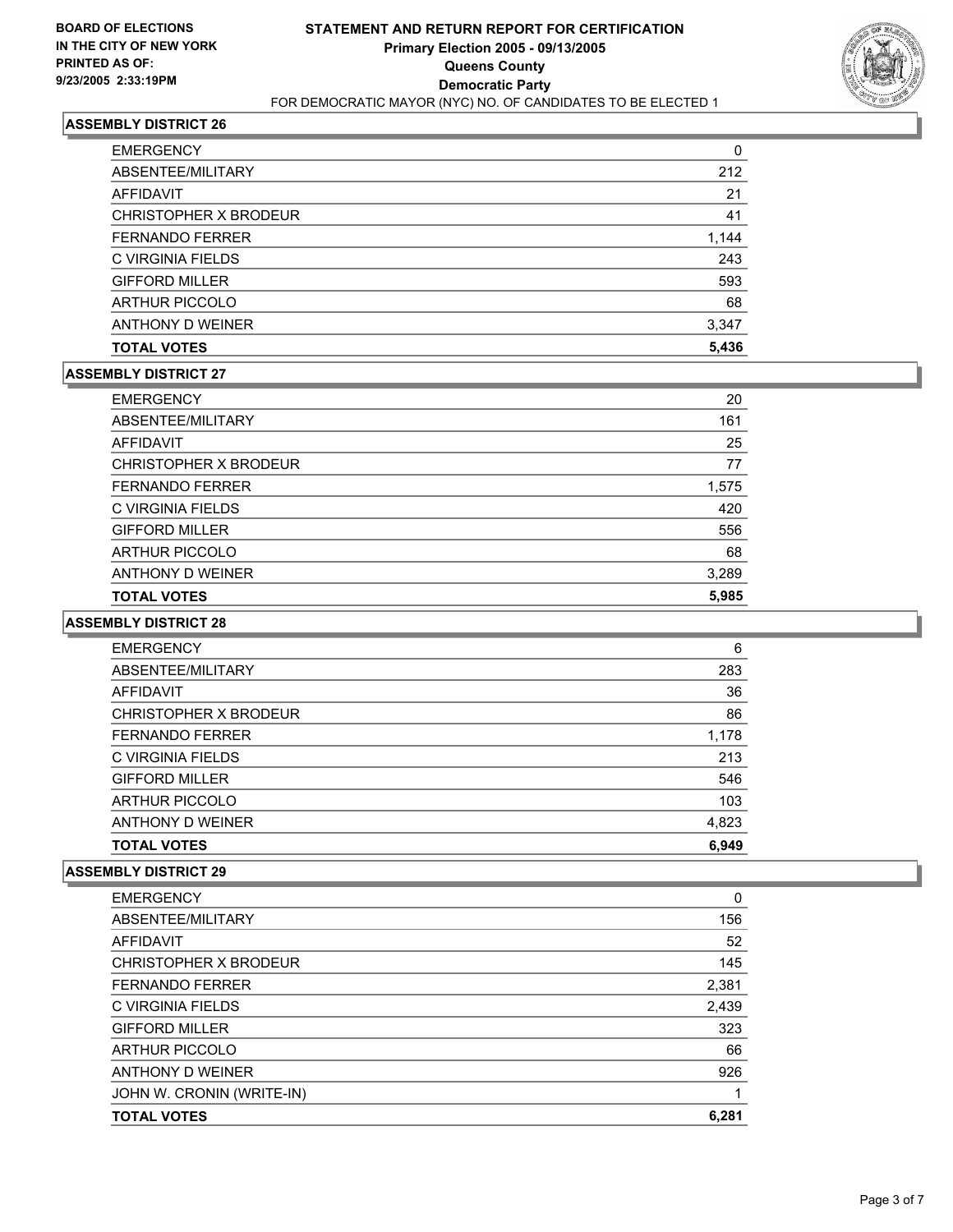

| <b>EMERGENCY</b>       |       |
|------------------------|-------|
| ABSENTEE/MILITARY      | 87    |
| AFFIDAVIT              | 27    |
| CHRISTOPHER X BRODEUR  | 96    |
| <b>FERNANDO FERRER</b> | 1,423 |
| C VIRGINIA FIELDS      | 231   |
| <b>GIFFORD MILLER</b>  | 502   |
| <b>ARTHUR PICCOLO</b>  | 45    |
| ANTHONY D WEINER       | 1,581 |
| <b>TOTAL VOTES</b>     | 3,878 |

#### **ASSEMBLY DISTRICT 31**

| <b>EMERGENCY</b>       | 29    |
|------------------------|-------|
| ABSENTEE/MILITARY      | 216   |
| AFFIDAVIT              | 76    |
| CHRISTOPHER X BRODEUR  | 166   |
| <b>FERNANDO FERRER</b> | 2,120 |
| C VIRGINIA FIELDS      | 1,628 |
| <b>GIFFORD MILLER</b>  | 350   |
| <b>ARTHUR PICCOLO</b>  | 61    |
| ANTHONY D WEINER       | 919   |
| <b>TOTAL VOTES</b>     | 5.244 |

#### **ASSEMBLY DISTRICT 32**

| <b>EMERGENCY</b>       | 43    |  |
|------------------------|-------|--|
| ABSENTEE/MILITARY      | 110   |  |
| AFFIDAVIT              | 70    |  |
| CHRISTOPHER X BRODEUR  | 204   |  |
| <b>FERNANDO FERRER</b> | 2,718 |  |
| C VIRGINIA FIELDS      | 2,803 |  |
| <b>GIFFORD MILLER</b>  | 341   |  |
| <b>ARTHUR PICCOLO</b>  | 79    |  |
| ANTHONY D WEINER       | 873   |  |
| <b>TOTAL VOTES</b>     | 7,018 |  |

| AL SHARPTON (WRITE-IN)<br><b>TOTAL VOTES</b> | 5,390 |
|----------------------------------------------|-------|
|                                              |       |
| ANTHONY D WEINER                             | 898   |
| <b>ARTHUR PICCOLO</b>                        | 42    |
| <b>GIFFORD MILLER</b>                        | 335   |
| C VIRGINIA FIELDS                            | 1,993 |
| <b>FERNANDO FERRER</b>                       | 2,024 |
| CHRISTOPHER X BRODEUR                        | 97    |
| AFFIDAVIT                                    | 25    |
| ABSENTEE/MILITARY                            | 77    |
| <b>EMERGENCY</b>                             | 23    |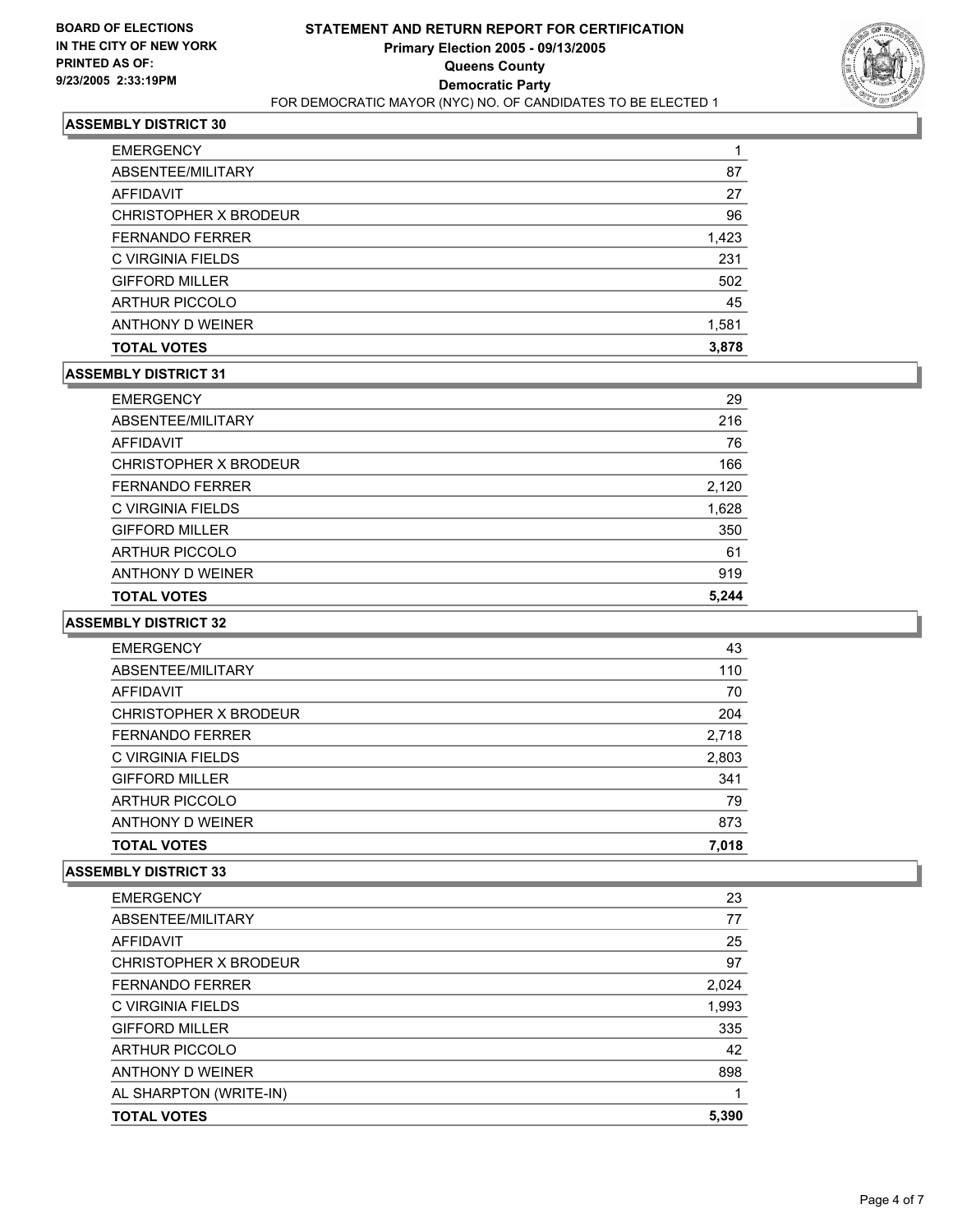

| <b>EMERGENCY</b>       |       |
|------------------------|-------|
| ABSENTEE/MILITARY      | 75    |
| AFFIDAVIT              | 38    |
| CHRISTOPHER X BRODEUR  | 139   |
| <b>FERNANDO FERRER</b> | 2,518 |
| C VIRGINIA FIELDS      | 266   |
| <b>GIFFORD MILLER</b>  | 384   |
| <b>ARTHUR PICCOLO</b>  | 53    |
| ANTHONY D WEINER       | 1,275 |
| <b>TOTAL VOTES</b>     | 4,635 |

### **ASSEMBLY DISTRICT 35**

| <b>EMERGENCY</b>       | 5     |
|------------------------|-------|
| ABSENTEE/MILITARY      | 134   |
| AFFIDAVIT              | 42    |
| CHRISTOPHER X BRODEUR  | 149   |
| <b>FERNANDO FERRER</b> | 2,309 |
| C VIRGINIA FIELDS      | 1,051 |
| <b>GIFFORD MILLER</b>  | 285   |
| <b>ARTHUR PICCOLO</b>  | 74    |
| ANTHONY D WEINER       | 1,054 |
| <b>TOTAL VOTES</b>     | 4.922 |

#### **ASSEMBLY DISTRICT 36**

| <b>EMERGENCY</b>           | 4     |
|----------------------------|-------|
| ABSENTEE/MILITARY          | 64    |
| <b>AFFIDAVIT</b>           | 41    |
| CHRISTOPHER X BRODEUR      | 68    |
| <b>FERNANDO FERRER</b>     | 1,434 |
| C VIRGINIA FIELDS          | 193   |
| <b>GIFFORD MILLER</b>      | 683   |
| <b>ARTHUR PICCOLO</b>      | 40    |
| ANTHONY D WEINER           | 1,573 |
| HILLARY CLINTON (WRITE-IN) |       |
| <b>TOTAL VOTES</b>         | 3,992 |

| MICHAEL R. BLOOMBERG (WRITE-IN)<br><b>TOTAL VOTES</b> | 4,628 |
|-------------------------------------------------------|-------|
| ANTHONY D WEINER                                      | 1,009 |
| <b>ARTHUR PICCOLO</b>                                 | 52    |
| <b>GIFFORD MILLER</b>                                 | 465   |
| C VIRGINIA FIELDS                                     | 666   |
| <b>FERNANDO FERRER</b>                                | 2,266 |
| CHRISTOPHER X BRODEUR                                 | 169   |
| AFFIDAVIT                                             | 32    |
| ABSENTEE/MILITARY                                     | 53    |
| <b>EMERGENCY</b>                                      | 28    |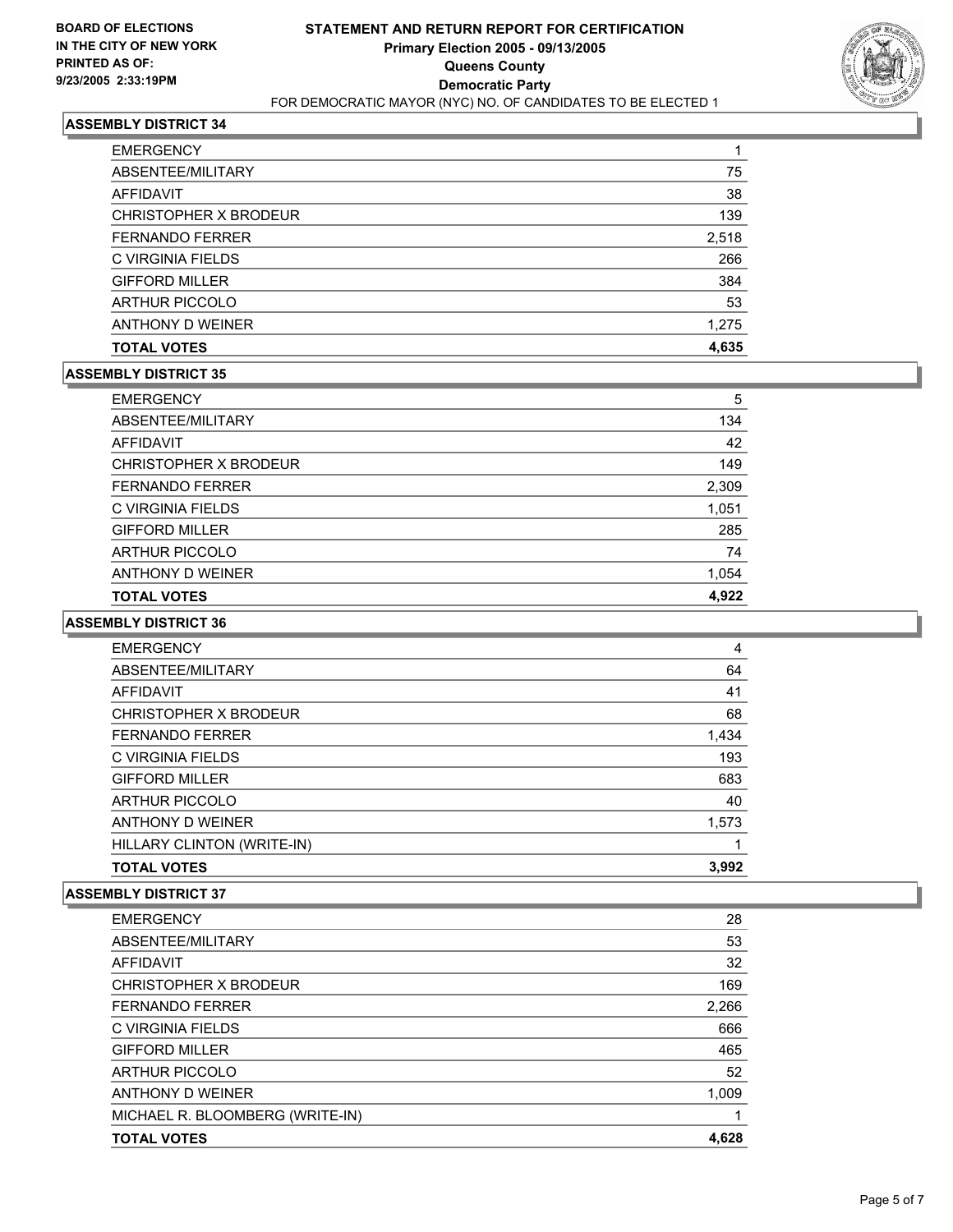

| <b>EMERGENCY</b>       |       |
|------------------------|-------|
| ABSENTEE/MILITARY      | 64    |
| AFFIDAVIT              | 31    |
| CHRISTOPHER X BRODEUR  | 72    |
| <b>FERNANDO FERRER</b> | 1,383 |
| C VIRGINIA FIELDS      | 102   |
| <b>GIFFORD MILLER</b>  | 185   |
| <b>ARTHUR PICCOLO</b>  | 24    |
| ANTHONY D WEINER       | 1,251 |
| <b>TOTAL VOTES</b>     | 3,017 |

| <b>EMERGENCY</b>       | 13    |
|------------------------|-------|
| ABSENTEE/MILITARY      | 46    |
| AFFIDAVIT              | 49    |
| CHRISTOPHER X BRODEUR  | 201   |
| <b>FERNANDO FERRER</b> | 2,554 |
| C VIRGINIA FIELDS      | 240   |
| <b>GIFFORD MILLER</b>  | 241   |
| <b>ARTHUR PICCOLO</b>  | 44    |
| ANTHONY D WEINER       | 640   |
| <b>TOTAL VOTES</b>     | 3,920 |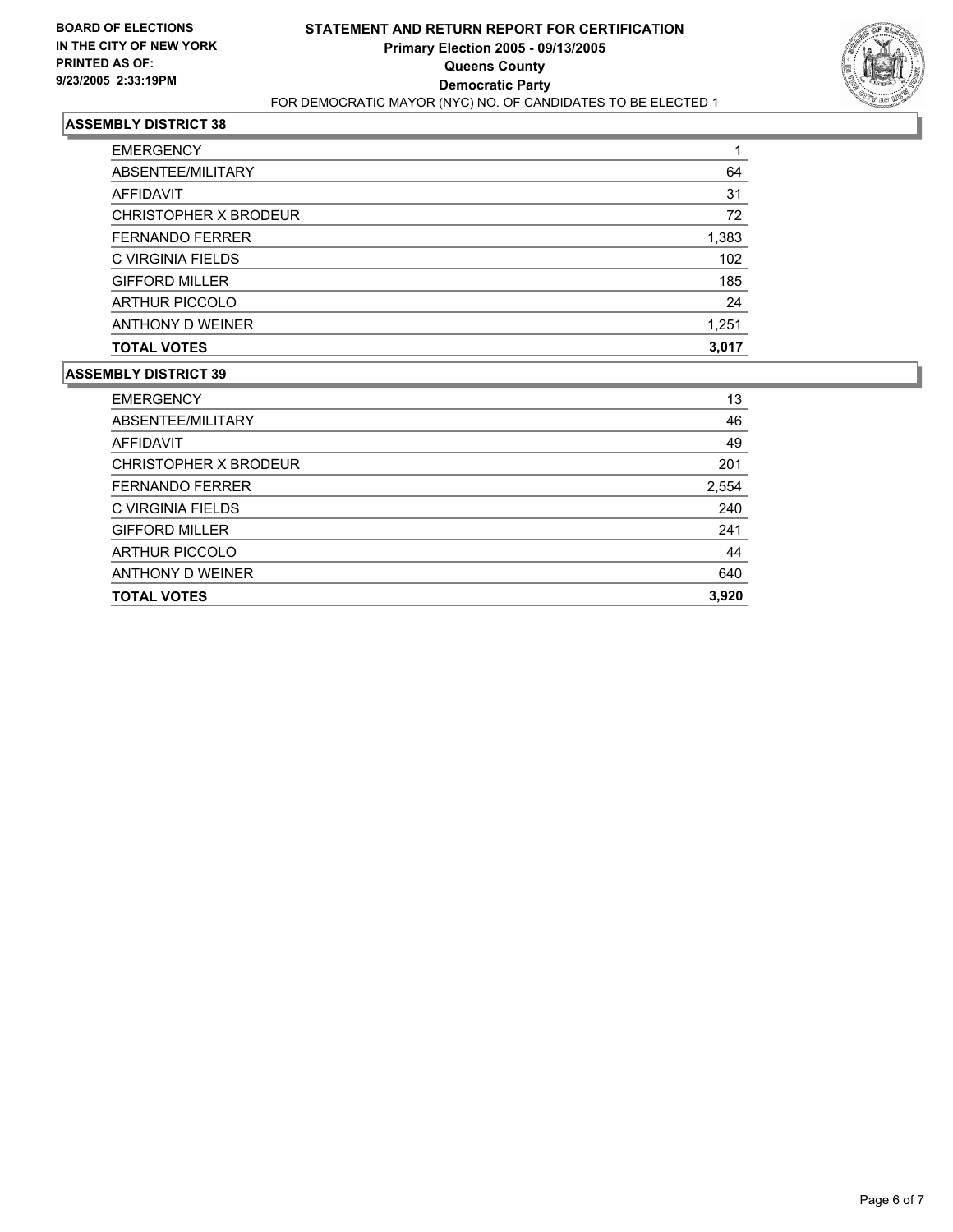### **STATEMENT AND RETURN REPORT FOR CERTIFICATION Primary Election 2005 - 09/13/2005 Queens County Democratic Party** FOR DEMOCRATIC MAYOR (NYC) NO. OF CANDIDATES TO BE ELECTED 1

# **TOTAL FOR DEMOCRATIC MAYOR (NYC) - Queens County**

| <b>EMERGENCY</b>                | 230    |
|---------------------------------|--------|
| ABSENTEE/MILITARY               | 2,313  |
| <b>AFFIDAVIT</b>                | 692    |
| CHRISTOPHER X BRODEUR           | 2,054  |
| <b>FERNANDO FERRER</b>          | 32,506 |
| C VIRGINIA FIELDS               | 13,918 |
| <b>GIFFORD MILLER</b>           | 7,956  |
| <b>ARTHUR PICCOLO</b>           | 1,175  |
| ANTHONY D WEINER                | 34,028 |
| AL SHARPTON (WRITE-IN)          |        |
| DONALD TRUMP (WRITE-IN)         |        |
| HILLARY CLINTON (WRITE-IN)      |        |
| JOHN W. CRONIN (WRITE-IN)       |        |
| MICHAEL R. BLOOMBERG (WRITE-IN) |        |
| <b>TOTAL VOTES</b>              | 91,642 |
|                                 |        |

We certify this statement to be correct, and have caused the same to be attested by the signatures of the members of the board, or a majority thereof, on

Date

Secretary Chairman

Canvassing Board

Canvassing Board **Canvassing Board** Canvassing Board **Deputy Chief Clerk** 

Chief Clerk

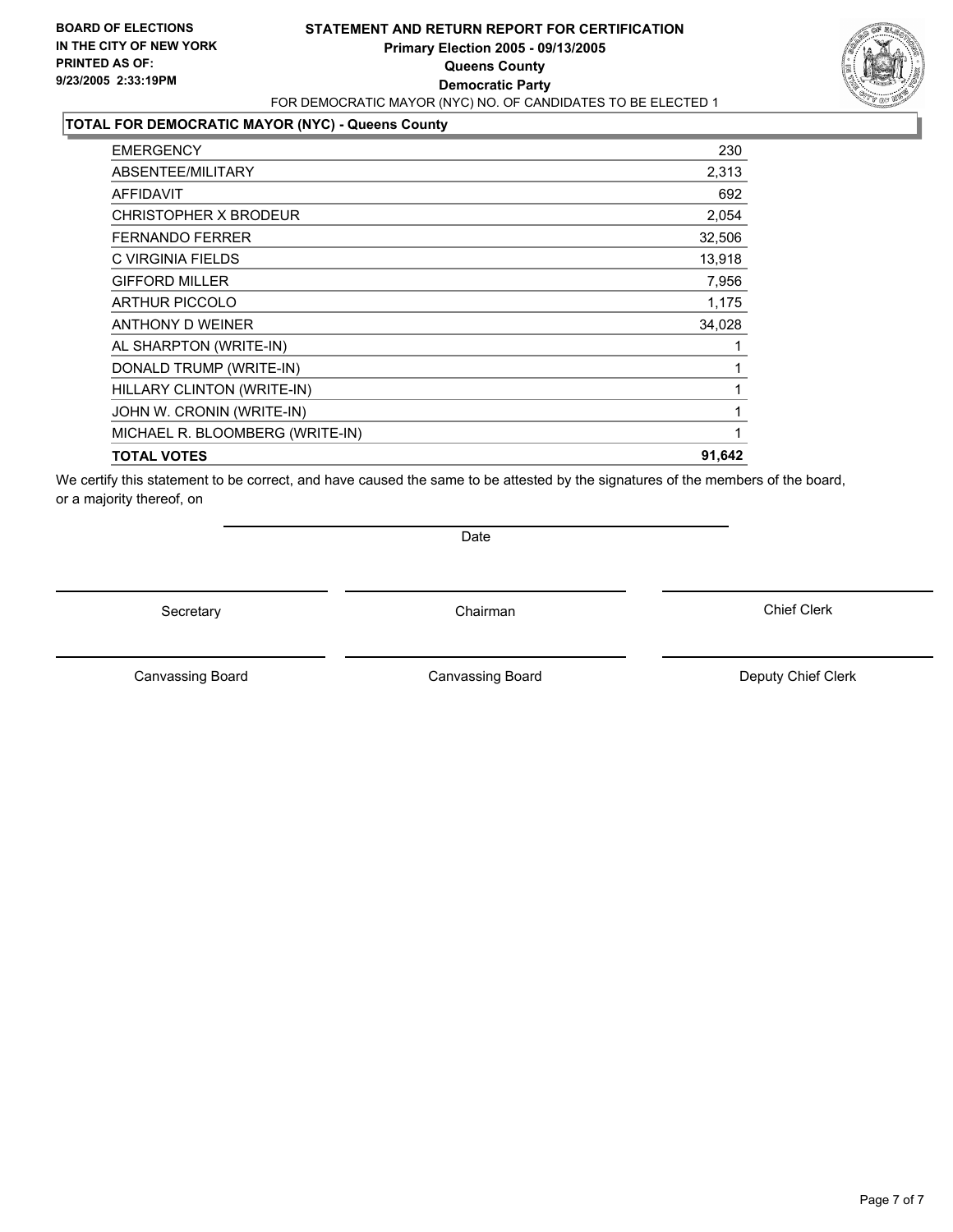

# **Primary Election 2005 - 09/13/2005 Queens County - Democratic Party**

FOR DEMOCRATIC PUBLIC ADVOCATE (NYC) NO. OF CANDIDATES TO BE ELECTED 1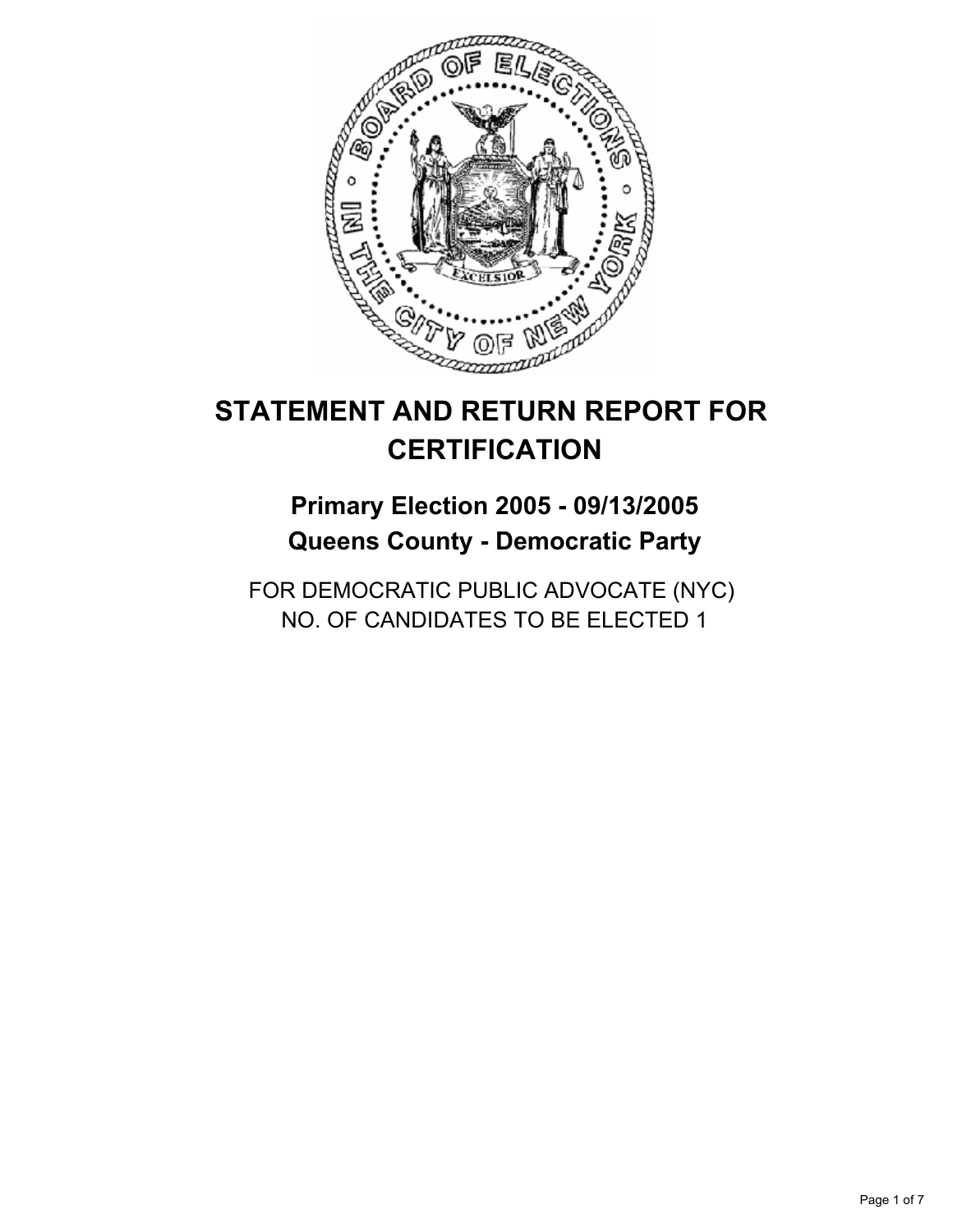

| <b>TOTAL VOTES</b>     | 2,476 |
|------------------------|-------|
| <b>NORMAN SIEGEL</b>   | 905   |
| ANDREW RASIEJ          | 107   |
| <b>BETSY F GOTBAUM</b> | 1,038 |
| <b>JAY GOLUB</b>       | 114   |
| DAMON L CABBAGESTALK   | 55    |
| <b>MICHAEL E BROWN</b> | 257   |
| AFFIDAVIT              | 24    |
| ABSENTEE/MILITARY      | 83    |
| <b>EMERGENCY</b>       | 5     |

### **ASSEMBLY DISTRICT 23**

| <b>EMERGENCY</b>       | 16    |
|------------------------|-------|
| ABSENTEE/MILITARY      | 240   |
| AFFIDAVIT              | 40    |
| MICHAEL E BROWN        | 515   |
| DAMON L CABBAGESTALK   | 124   |
| <b>JAY GOLUB</b>       | 296   |
| <b>BETSY F GOTBAUM</b> | 3,313 |
| ANDREW RASIEJ          | 185   |
| <b>NORMAN SIEGEL</b>   | 1,225 |
| <b>TOTAL VOTES</b>     | 5,658 |

# **ASSEMBLY DISTRICT 24**

| 32<br><b>EMERGENCY</b>          |
|---------------------------------|
| ABSENTEE/MILITARY<br>136        |
| 33<br>AFFIDAVIT                 |
| <b>MICHAEL E BROWN</b><br>301   |
| DAMON L CABBAGESTALK<br>71      |
| <b>JAY GOLUB</b><br>242         |
| <b>BETSY F GOTBAUM</b><br>3,533 |
| 139<br>ANDREW RASIEJ            |
| <b>NORMAN SIEGEL</b><br>1,523   |
| 5,809<br><b>TOTAL VOTES</b>     |

| <b>EMERGENCY</b>       | 3     |
|------------------------|-------|
| ABSENTEE/MILITARY      | 116   |
| AFFIDAVIT              | 30    |
| <b>MICHAEL E BROWN</b> | 275   |
| DAMON L CABBAGESTALK   | 71    |
| <b>JAY GOLUB</b>       | 163   |
| <b>BETSY F GOTBAUM</b> | 1,852 |
| ANDREW RASIEJ          | 103   |
| <b>NORMAN SIEGEL</b>   | 893   |
| <b>TOTAL VOTES</b>     | 3,357 |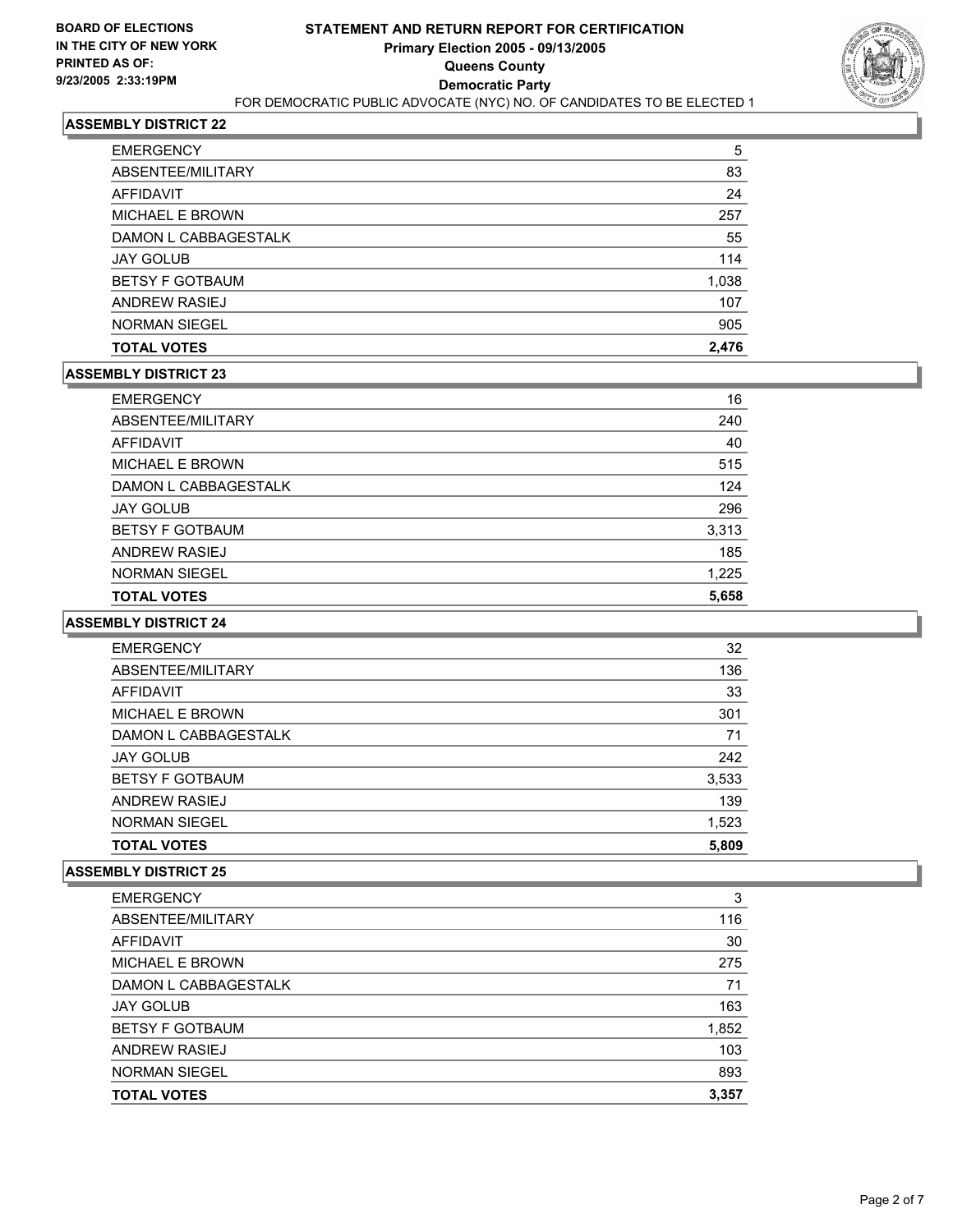

| <b>TOTAL VOTES</b>     | 4,964 |
|------------------------|-------|
| <b>NORMAN SIEGEL</b>   | 1,156 |
| <b>ANDREW RASIEJ</b>   | 142   |
| <b>BETSY F GOTBAUM</b> | 3,161 |
| <b>JAY GOLUB</b>       | 192   |
| DAMON L CABBAGESTALK   | 95    |
| <b>MICHAEL E BROWN</b> | 218   |
| AFFIDAVIT              | 21    |
| ABSENTEE/MILITARY      | 212   |
| <b>EMERGENCY</b>       | 0     |

#### **ASSEMBLY DISTRICT 27**

| <b>EMERGENCY</b>       | 20    |
|------------------------|-------|
| ABSENTEE/MILITARY      | 161   |
| AFFIDAVIT              | 25    |
| MICHAEL E BROWN        | 304   |
| DAMON L CABBAGESTALK   | 80    |
| <b>JAY GOLUB</b>       | 276   |
| <b>BETSY F GOTBAUM</b> | 3,053 |
| <b>ANDREW RASIEJ</b>   | 161   |
| <b>NORMAN SIEGEL</b>   | 1,254 |
| <b>TOTAL VOTES</b>     | 5,128 |

# **ASSEMBLY DISTRICT 28**

| <b>EMERGENCY</b>       | 6     |  |
|------------------------|-------|--|
| ABSENTEE/MILITARY      | 283   |  |
| AFFIDAVIT              | 36    |  |
| <b>MICHAEL E BROWN</b> | 249   |  |
| DAMON L CABBAGESTALK   | 87    |  |
| <b>JAY GOLUB</b>       | 258   |  |
| <b>BETSY F GOTBAUM</b> | 3,474 |  |
| <b>ANDREW RASIEJ</b>   | 227   |  |
| <b>NORMAN SIEGEL</b>   | 1,511 |  |
| <b>TOTAL VOTES</b>     | 5,806 |  |

| <b>TOTAL VOTES</b>        | 5,370 |
|---------------------------|-------|
| JOHN W. CRONIN (WRITE-IN) |       |
| <b>NORMAN SIEGEL</b>      | 1,522 |
| <b>ANDREW RASIEJ</b>      | 191   |
| <b>BETSY F GOTBAUM</b>    | 2,450 |
| <b>JAY GOLUB</b>          | 232   |
| DAMON L CABBAGESTALK      | 177   |
| MICHAEL E BROWN           | 797   |
| AFFIDAVIT                 | 52    |
| ABSENTEE/MILITARY         | 156   |
| <b>EMERGENCY</b>          | 0     |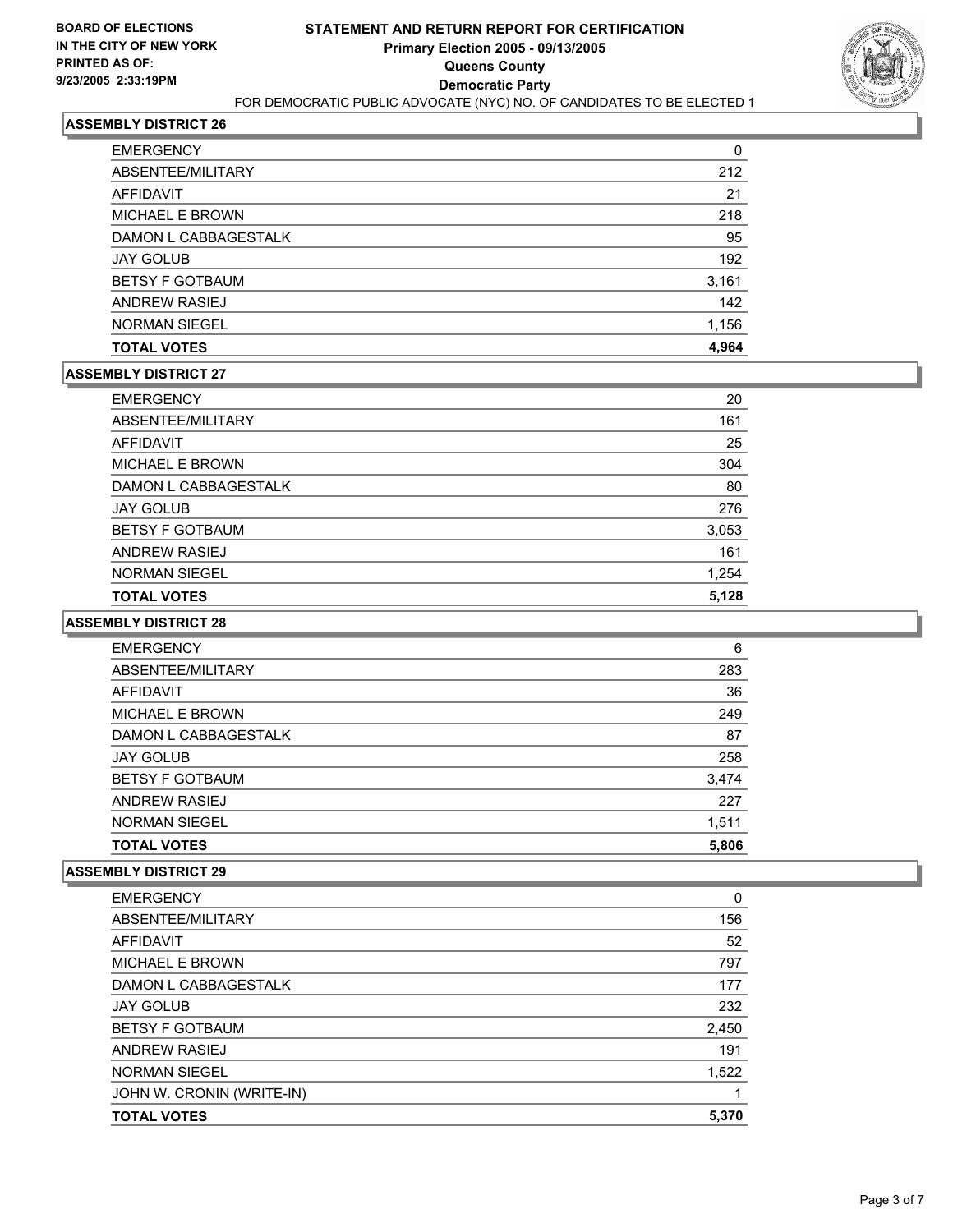

| <b>TOTAL VOTES</b>     | 3,177 |
|------------------------|-------|
| <b>NORMAN SIEGEL</b>   | 814   |
| <b>ANDREW RASIEJ</b>   | 138   |
| <b>BETSY F GOTBAUM</b> | 1,689 |
| <b>JAY GOLUB</b>       | 166   |
| DAMON L CABBAGESTALK   | 83    |
| <b>MICHAEL E BROWN</b> | 287   |
| AFFIDAVIT              | 27    |
| ABSENTEE/MILITARY      | 87    |
| <b>EMERGENCY</b>       |       |

#### **ASSEMBLY DISTRICT 31**

| <b>EMERGENCY</b>       | 29    |
|------------------------|-------|
| ABSENTEE/MILITARY      | 216   |
| AFFIDAVIT              | 76    |
| <b>MICHAEL E BROWN</b> | 776   |
| DAMON L CABBAGESTALK   | 113   |
| <b>JAY GOLUB</b>       | 245   |
| <b>BETSY F GOTBAUM</b> | 1,907 |
| <b>ANDREW RASIEJ</b>   | 151   |
| <b>NORMAN SIEGEL</b>   | 982   |
| <b>TOTAL VOTES</b>     | 4,174 |

# **ASSEMBLY DISTRICT 32**

| <b>EMERGENCY</b>       | 43    |
|------------------------|-------|
| ABSENTEE/MILITARY      | 110   |
| <b>AFFIDAVIT</b>       | 70    |
| <b>MICHAEL E BROWN</b> | 862   |
| DAMON L CABBAGESTALK   | 179   |
| <b>JAY GOLUB</b>       | 316   |
| <b>BETSY F GOTBAUM</b> | 2,794 |
| ANDREW RASIEJ          | 251   |
| <b>NORMAN SIEGEL</b>   | 1,522 |
| <b>TOTAL VOTES</b>     | 5,924 |

| <b>EMERGENCY</b>       | 23    |
|------------------------|-------|
| ABSENTEE/MILITARY      | 77    |
| AFFIDAVIT              | 25    |
| <b>MICHAEL E BROWN</b> | 627   |
| DAMON L CABBAGESTALK   | 131   |
| <b>JAY GOLUB</b>       | 183   |
| <b>BETSY F GOTBAUM</b> | 2,290 |
| ANDREW RASIEJ          | 156   |
| <b>NORMAN SIEGEL</b>   | 1,295 |
| <b>TOTAL VOTES</b>     | 4,682 |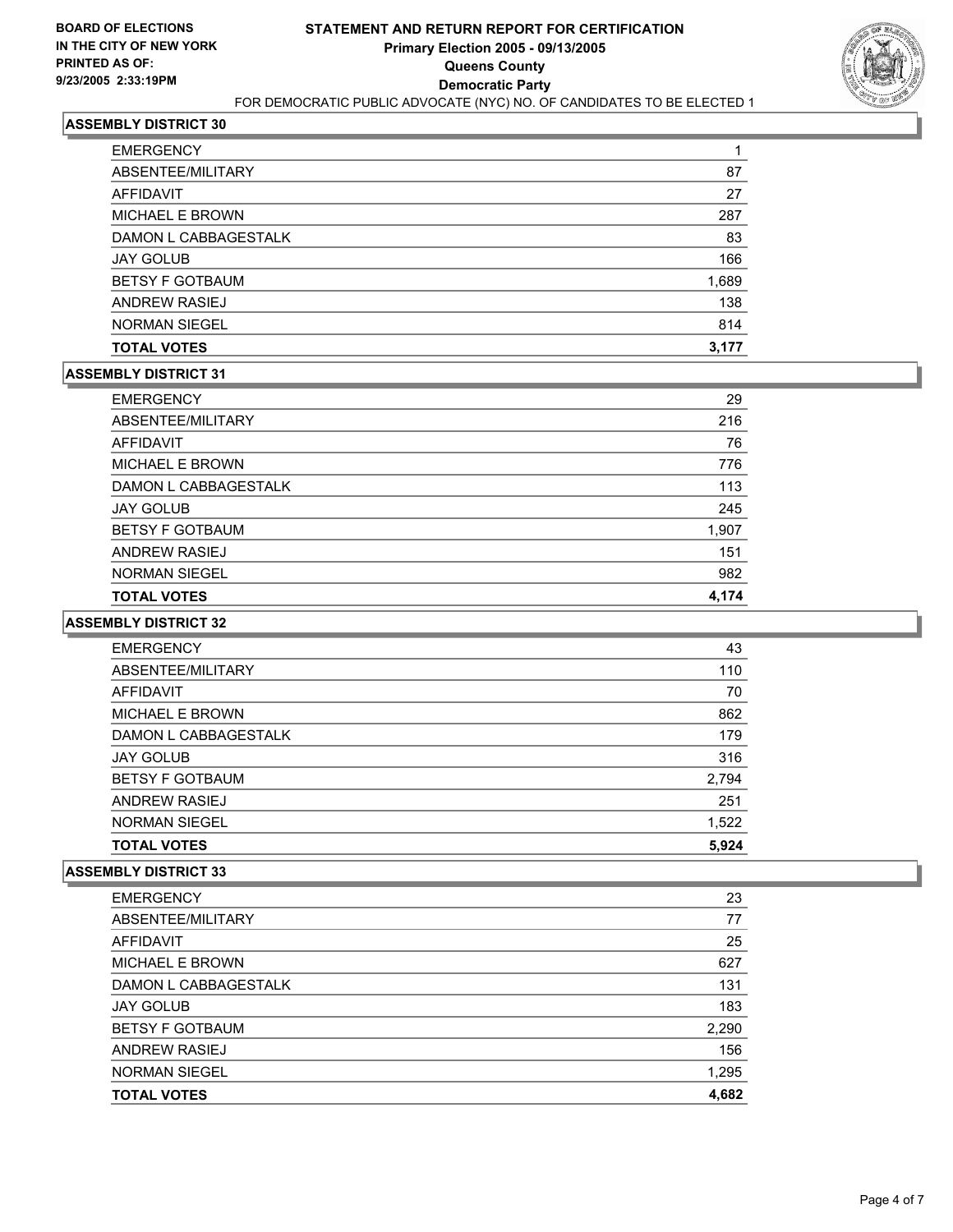

| <b>NORMAN SIEGEL</b>   | 1,178 |
|------------------------|-------|
| <b>ANDREW RASIEJ</b>   | 204   |
| <b>BETSY F GOTBAUM</b> | 1,744 |
| <b>JAY GOLUB</b>       | 149   |
| DAMON L CABBAGESTALK   | 81    |
| <b>MICHAEL E BROWN</b> | 396   |
| AFFIDAVIT              | 38    |
| ABSENTEE/MILITARY      | 75    |
| <b>EMERGENCY</b>       |       |

#### **ASSEMBLY DISTRICT 35**

| <b>EMERGENCY</b>       | 5     |
|------------------------|-------|
| ABSENTEE/MILITARY      | 134   |
| AFFIDAVIT              | 42    |
| <b>MICHAEL E BROWN</b> | 420   |
| DAMON L CABBAGESTALK   | 121   |
| <b>JAY GOLUB</b>       | 183   |
| <b>BETSY F GOTBAUM</b> | 1,746 |
| ANDREW RASIEJ          | 224   |
| <b>NORMAN SIEGEL</b>   | 1,253 |
| <b>TOTAL VOTES</b>     | 3,947 |

#### **ASSEMBLY DISTRICT 36**

| <b>EMERGENCY</b>                   | 4     |
|------------------------------------|-------|
| ABSENTEE/MILITARY                  | 64    |
| AFFIDAVIT                          | 41    |
| <b>MICHAEL E BROWN</b>             | 267   |
| DAMON L CABBAGESTALK               | 110   |
| <b>JAY GOLUB</b>                   | 121   |
| <b>BETSY F GOTBAUM</b>             | 1,796 |
| ANDREW RASIEJ                      | 202   |
| <b>NORMAN SIEGEL</b>               | 900   |
| WILLIAM C. THOMPSON JR. (WRITE-IN) |       |
| <b>TOTAL VOTES</b>                 | 3.397 |

| <b>EMERGENCY</b>       | 28    |
|------------------------|-------|
| ABSENTEE/MILITARY      | 53    |
| AFFIDAVIT              | 32    |
| MICHAEL E BROWN        | 403   |
| DAMON L CABBAGESTALK   | 109   |
| <b>JAY GOLUB</b>       | 204   |
| <b>BETSY F GOTBAUM</b> | 1,682 |
| ANDREW RASIEJ          | 209   |
| <b>NORMAN SIEGEL</b>   | 1,127 |
| <b>TOTAL VOTES</b>     | 3,734 |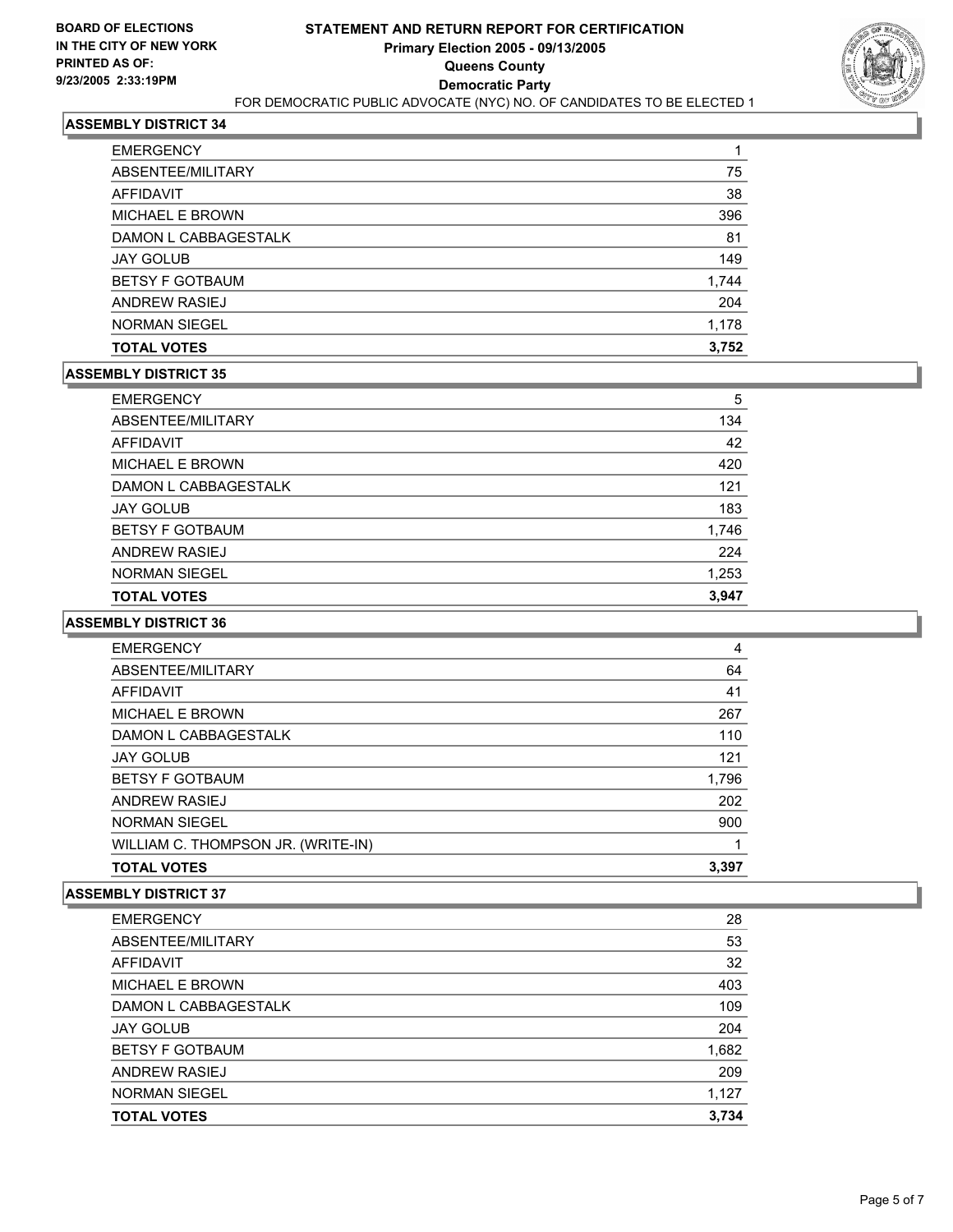

| <b>TOTAL VOTES</b>     | 2,455 |
|------------------------|-------|
| <b>NORMAN SIEGEL</b>   | 669   |
| <b>ANDREW RASIEJ</b>   | 127   |
| <b>BETSY F GOTBAUM</b> | 1,209 |
| <b>JAY GOLUB</b>       | 125   |
| DAMON L CABBAGESTALK   | 71    |
| <b>MICHAEL E BROWN</b> | 254   |
| AFFIDAVIT              | 31    |
| ABSENTEE/MILITARY      | 64    |
| <b>EMERGENCY</b>       |       |

| <b>EMERGENCY</b>       | 13    |
|------------------------|-------|
| ABSENTEE/MILITARY      | 46    |
| AFFIDAVIT              | 49    |
| <b>MICHAEL E BROWN</b> | 339   |
| DAMON L CABBAGESTALK   | 102   |
| <b>JAY GOLUB</b>       | 120   |
| <b>BETSY F GOTBAUM</b> | 976   |
| ANDREW RASIEJ          | 208   |
| <b>NORMAN SIEGEL</b>   | 1,007 |
| <b>TOTAL VOTES</b>     | 2,752 |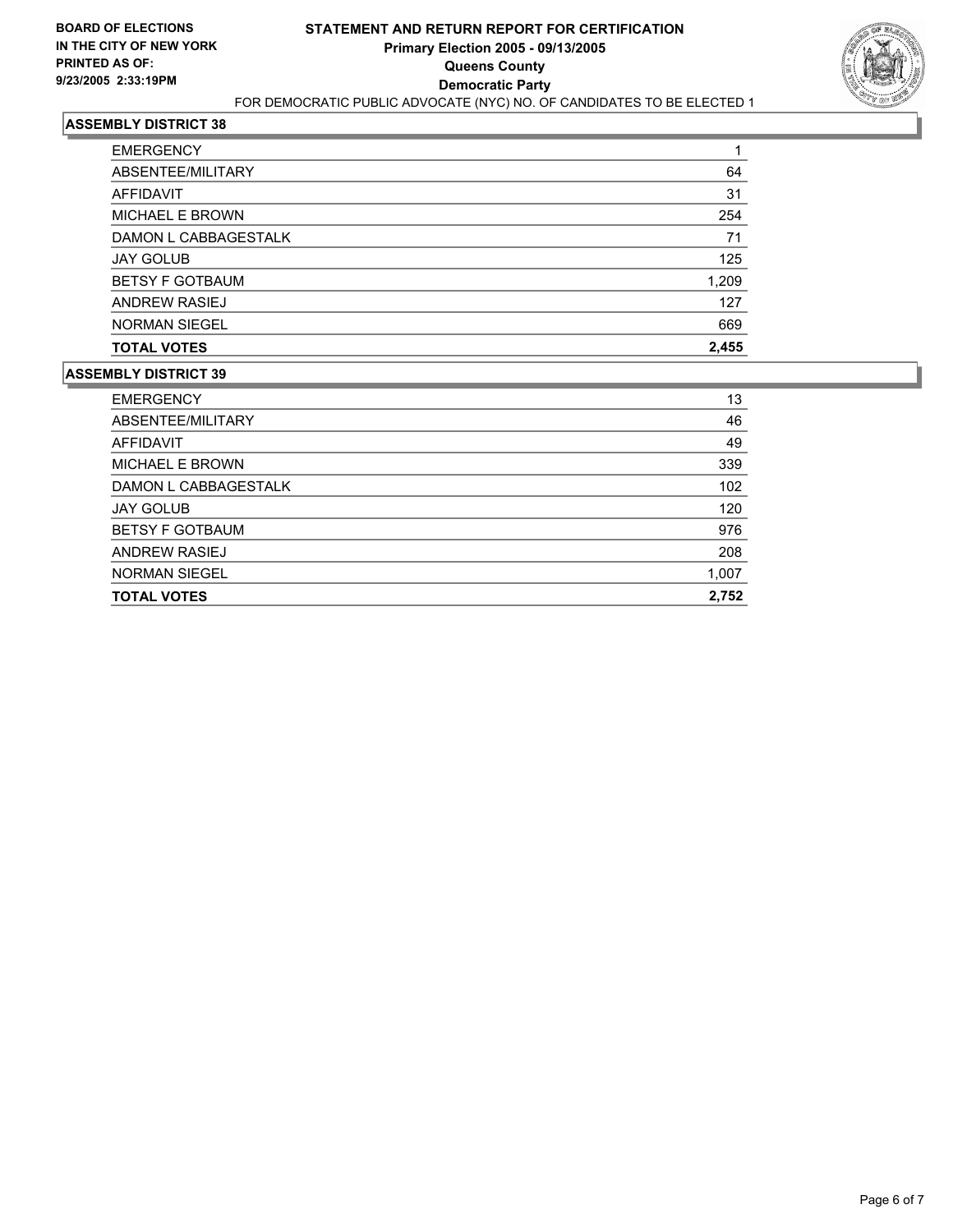### **STATEMENT AND RETURN REPORT FOR CERTIFICATION Primary Election 2005 - 09/13/2005 Queens County Democratic Party** FOR DEMOCRATIC PUBLIC ADVOCATE (NYC) NO. OF CANDIDATES TO BE ELECTED 1



# **TOTAL FOR DEMOCRATIC PUBLIC ADVOCATE (NYC) - Queens County**

| 230    |
|--------|
| 2,313  |
| 692    |
| 7,547  |
| 1,860  |
| 3,585  |
| 39,707 |
| 3,125  |
| 20,736 |
|        |
|        |
| 76,562 |
|        |

We certify this statement to be correct, and have caused the same to be attested by the signatures of the members of the board, or a majority thereof, on

Secretary **Chairman** 

Date

Canvassing Board **Canvassing Board** Canvassing Board **Deputy Chief Clerk** 

Canvassing Board

Chief Clerk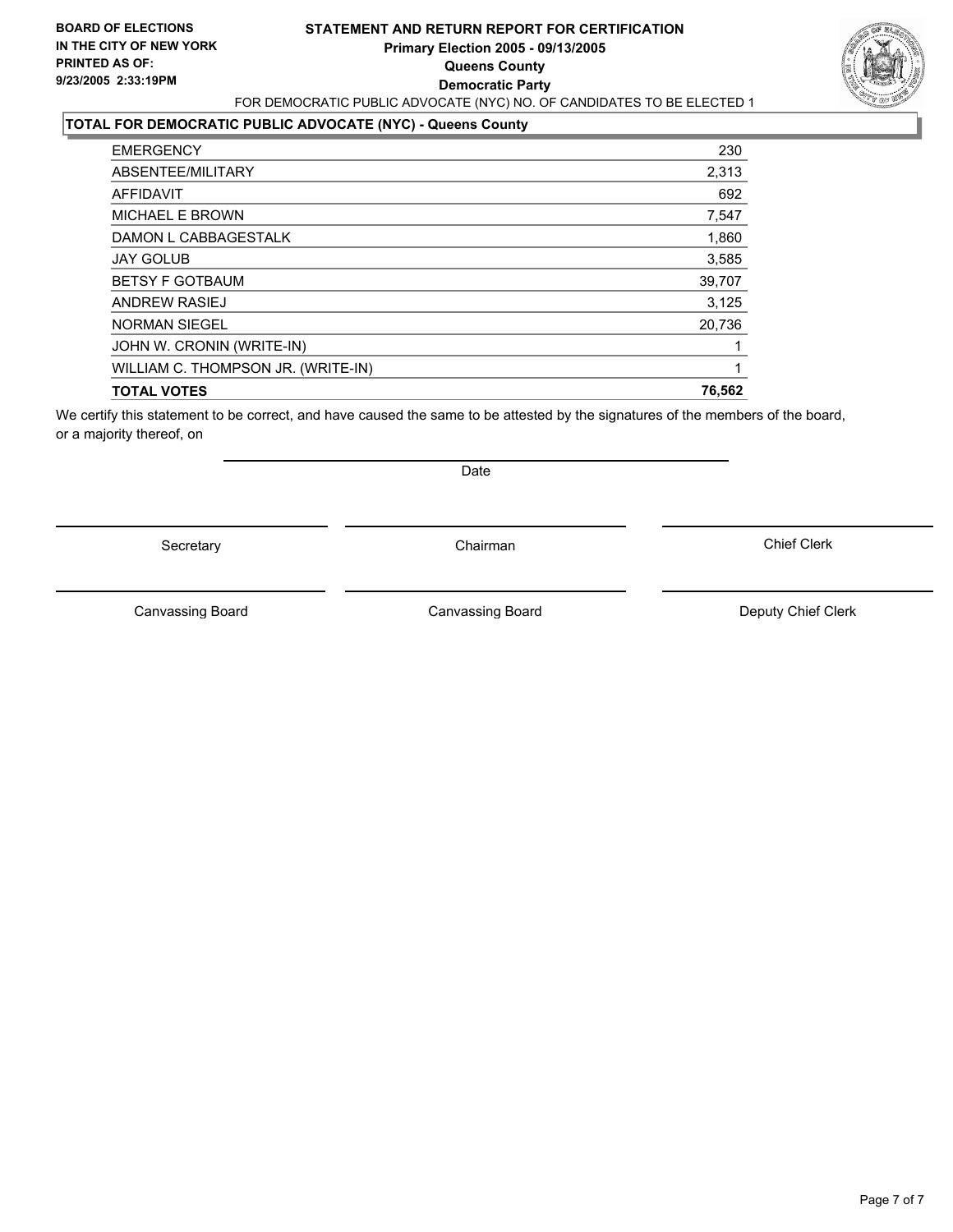

# **Primary Election 2005 - 09/13/2005 Queens County - Democratic Party**

FOR DEMOCRATIC MEMBER OF THE CITY COUNCIL (21) NO. OF CANDIDATES TO BE ELECTED 1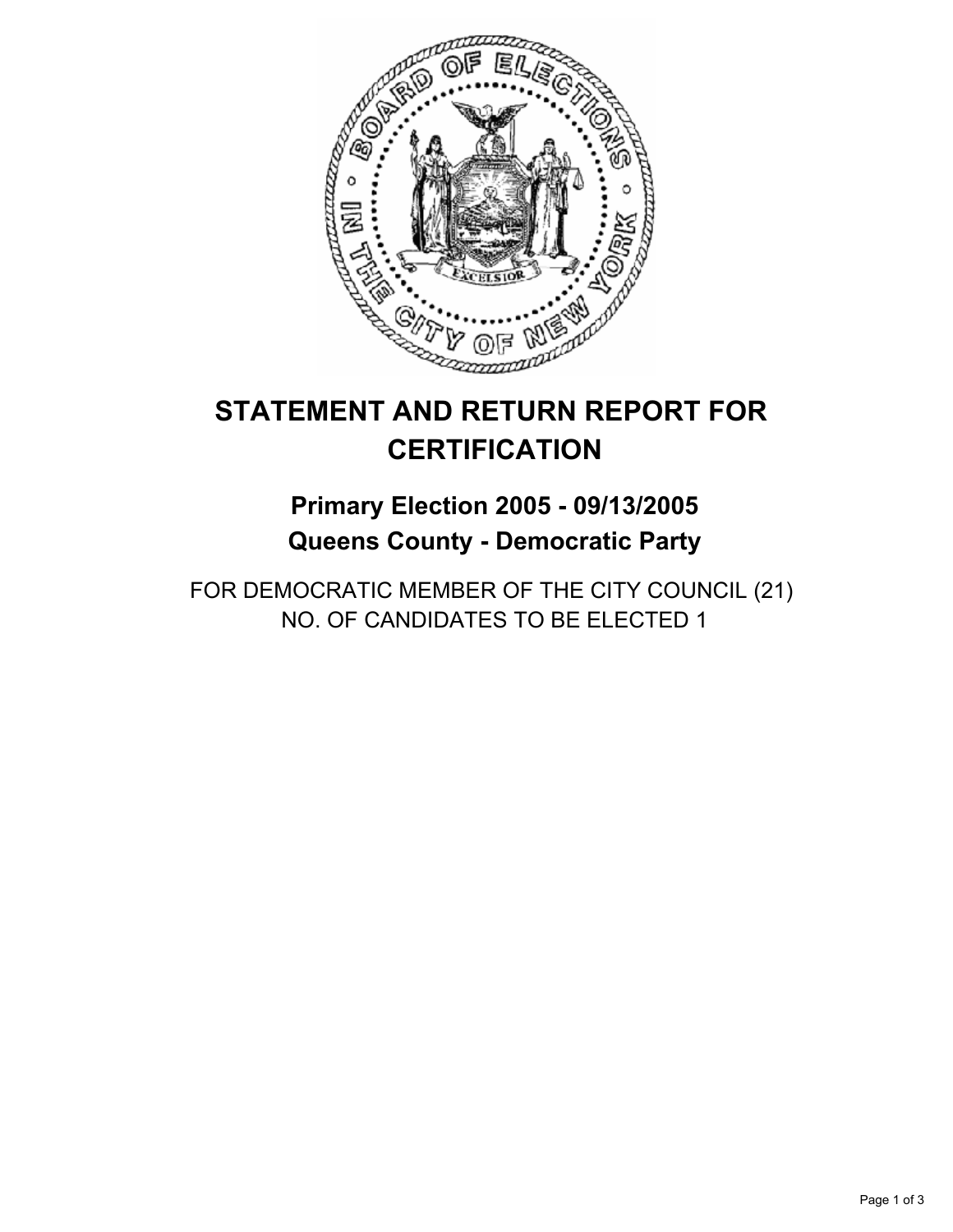

| <b>EMERGENCY</b>  |  |
|-------------------|--|
| ABSENTEE/MILITARY |  |
| <b>AFFIDAVIT</b>  |  |

# **ASSEMBLY DISTRICT 27**

| <b>EMERGENCY</b>        |  |
|-------------------------|--|
| ABSENTEE/MILITARY       |  |
| AFFIDAVIT               |  |
| LUIS JIMENEZ            |  |
| <b>HIRAM MONSERRATE</b> |  |
| MARLENE J TAPPER        |  |
| <b>TOTAL VOTES</b>      |  |

### **ASSEMBLY DISTRICT 34**

| <b>TOTAL VOTES</b>      | 818 |
|-------------------------|-----|
| MARLENE J TAPPER        | 124 |
| <b>HIRAM MONSERRATE</b> | 574 |
| LUIS JIMENEZ            | 120 |
| AFFIDAVIT               | 11  |
| ABSENTEE/MILITARY       | 9   |
| <b>EMERGENCY</b>        | 0   |

### **ASSEMBLY DISTRICT 35**

| <b>EMERGENCY</b>        | 5     |
|-------------------------|-------|
| ABSENTEE/MILITARY       | 88    |
| AFFIDAVIT               | 21    |
| LUIS JIMENEZ            | 203   |
| <b>HIRAM MONSERRATE</b> | 1,294 |
| <b>MARLENE J TAPPER</b> | 672   |
| <b>TOTAL VOTES</b>      | 2,169 |

| 6     |
|-------|
| 22    |
| 33    |
| 407   |
| 1,533 |
| 289   |
| 2,229 |
|       |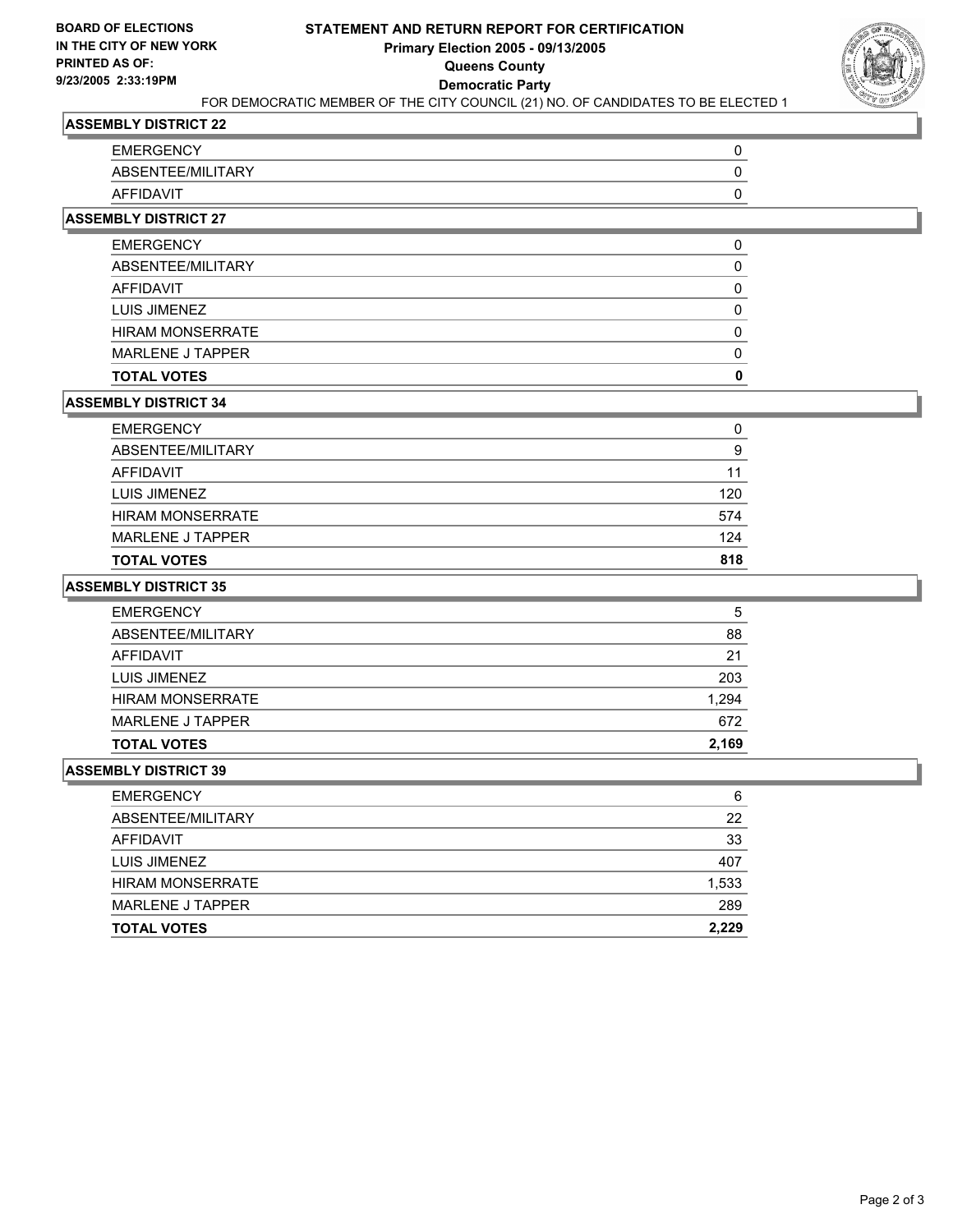### **STATEMENT AND RETURN REPORT FOR CERTIFICATION Primary Election 2005 - 09/13/2005 Queens County Democratic Party** FOR DEMOCRATIC MEMBER OF THE CITY COUNCIL (21) NO. OF CANDIDATES TO BE ELECTED 1



# **TOTAL FOR DEMOCRATIC MEMBER OF THE CITY COUNCIL (21) - Queens County**

| <b>EMERGENCY</b>        | 11    |
|-------------------------|-------|
| ABSENTEE/MILITARY       | 119   |
| AFFIDAVIT               | 65    |
| LUIS JIMENEZ            | 730   |
| <b>HIRAM MONSERRATE</b> | 3,401 |
| MARLENE J TAPPER        | 1,085 |
| <b>TOTAL VOTES</b>      | 5,216 |

We certify this statement to be correct, and have caused the same to be attested by the signatures of the members of the board, or a majority thereof, on

Date

Secretary **Chairman** 

Chief Clerk

Canvassing Board **Canvassing Board** Canvassing Board **Deputy Chief Clerk** 

Canvassing Board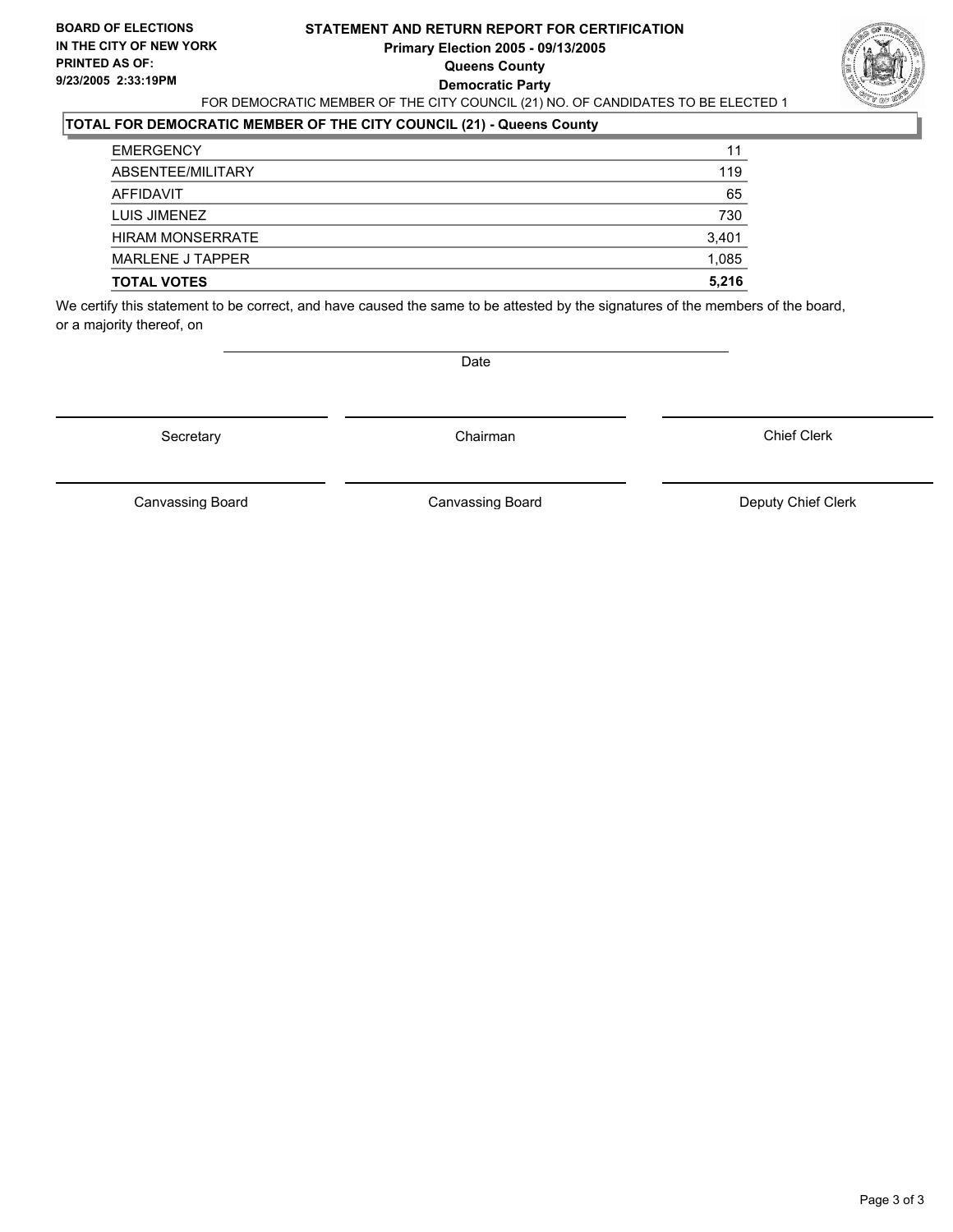

# **Primary Election 2005 - 09/13/2005 Queens County - Democratic Party**

FOR DEMOCRATIC MEMBER OF THE CITY COUNCIL (24) NO. OF CANDIDATES TO BE ELECTED 1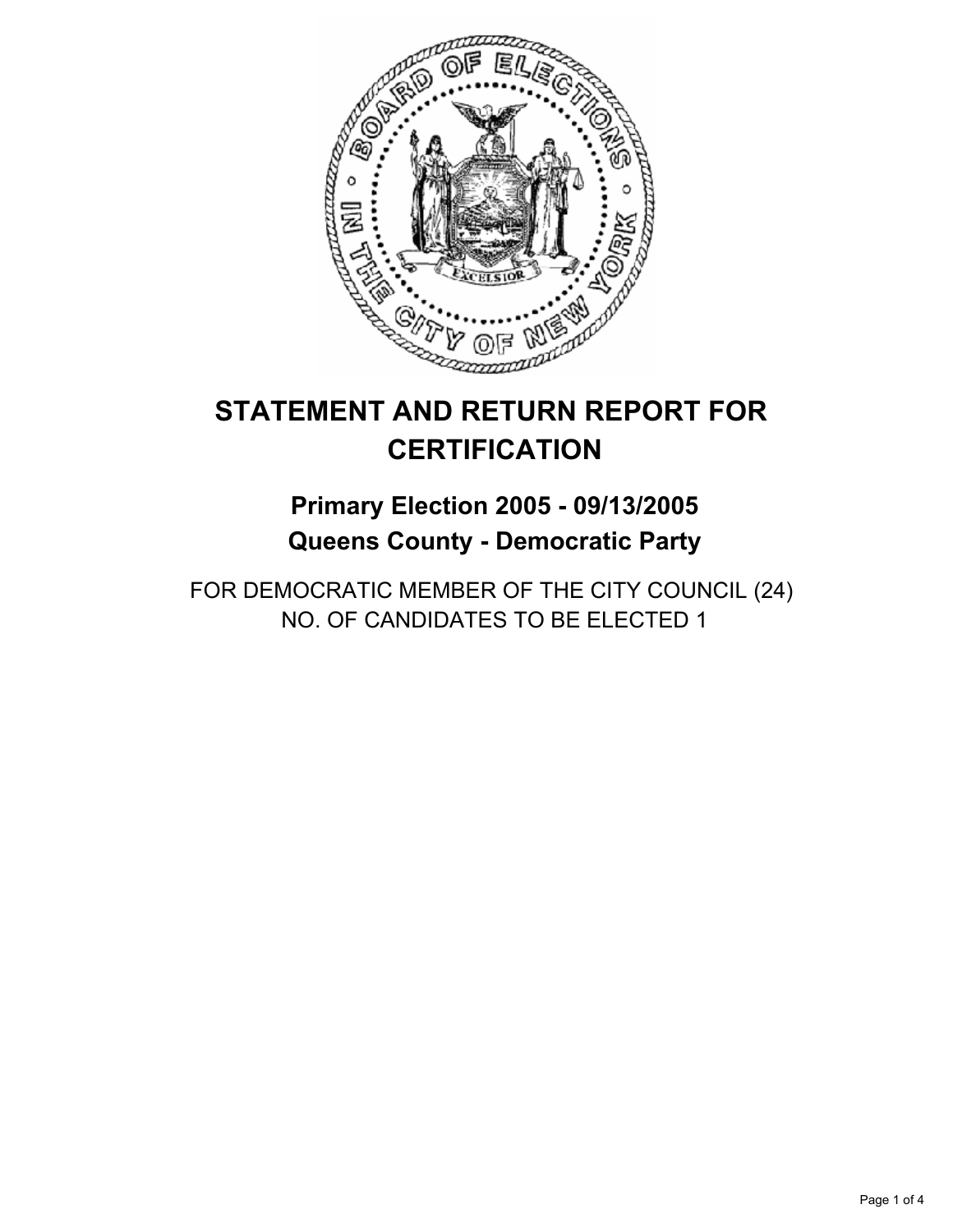

| <b>TOTAL VOTES</b>     | 56 |
|------------------------|----|
| <b>DILIP NATH</b>      | ◠  |
| RENEE LOBO             |    |
| <b>JAMES F GENNARO</b> | 46 |
| <b>AFFIDAVIT</b>       |    |
| ABSENTEE/MILITARY      |    |
| <b>EMERGENCY</b>       |    |

#### **ASSEMBLY DISTRICT 24**

| <b>TOTAL VOTES</b>     | 865 |
|------------------------|-----|
| DILIP NATH             | 59  |
| RENEE LOBO             | 109 |
| <b>JAMES F GENNARO</b> | 697 |
| AFFIDAVIT              | 6   |
| ABSENTEE/MILITARY      | 18  |
| <b>EMERGENCY</b>       | 32  |

#### **ASSEMBLY DISTRICT 25**

| <b>EMERGENCY</b>       | 0     |
|------------------------|-------|
| ABSENTEE/MILITARY      | 81    |
| AFFIDAVIT              | 23    |
| <b>JAMES F GENNARO</b> | 1,841 |
| RENEE LOBO             | 370   |
| <b>DILIP NATH</b>      | 280   |
| <b>TOTAL VOTES</b>     | 2,491 |

# **ASSEMBLY DISTRICT 27**

| <b>JAMES F GENNARO</b> | 14<br>2,907 |
|------------------------|-------------|
| RENEE LOBO             | 453         |
| <b>DILIP NATH</b>      | 237         |
| <b>TOTAL VOTES</b>     | 3,597       |

| <b>EMERGENCY</b>       |    |
|------------------------|----|
| ABSENTEE/MILITARY      |    |
| AFFIDAVIT              |    |
| <b>JAMES F GENNARO</b> | 12 |
| RENEE LOBO             | 13 |
| DILIP NATH             |    |
| <b>TOTAL VOTES</b>     | 25 |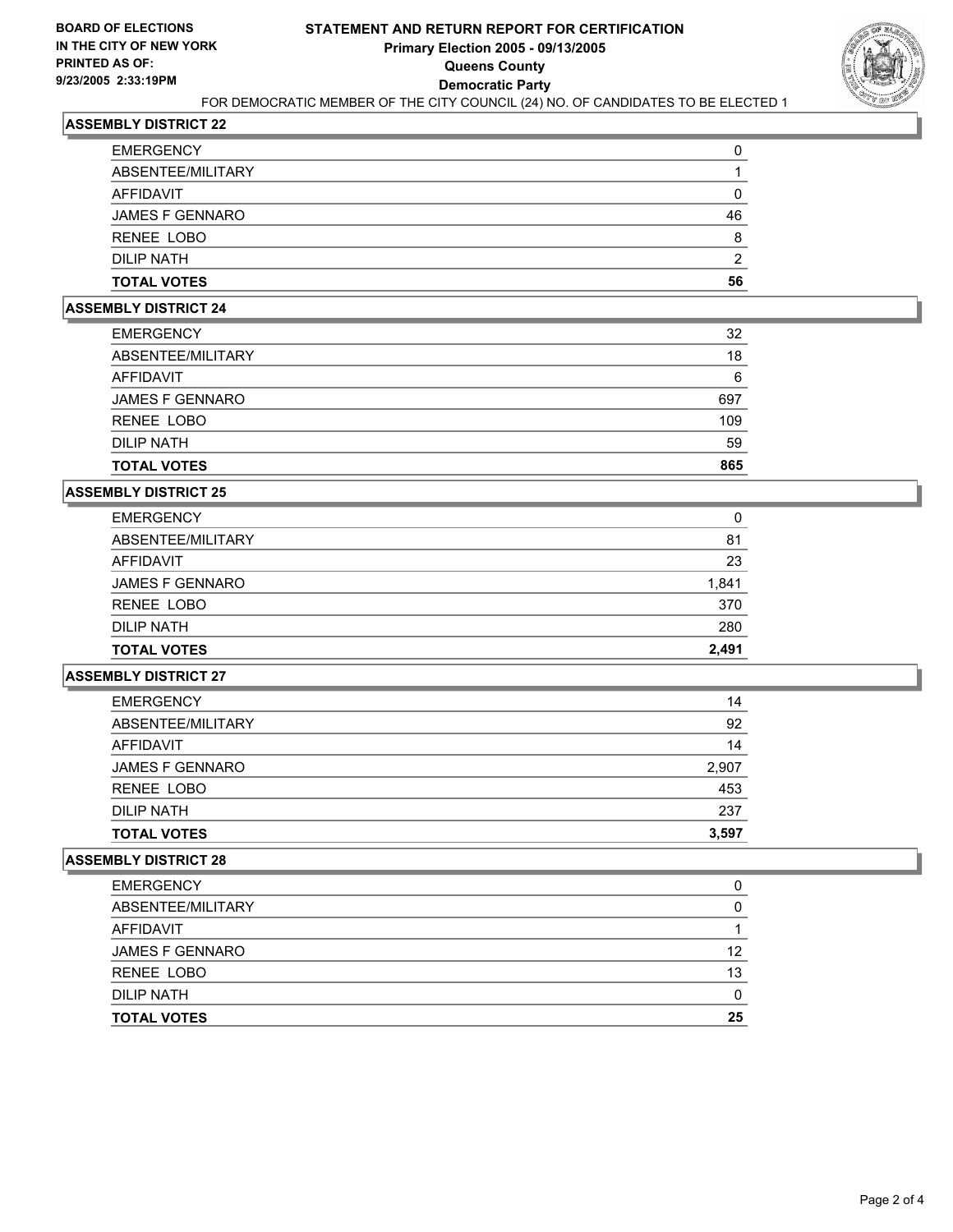

| <b>TOTAL VOTES</b>     | 209 |
|------------------------|-----|
| DILIP NATH             | 43  |
| RENEE LOBO             | 58  |
| <b>JAMES F GENNARO</b> | 108 |
| AFFIDAVIT              |     |
| ABSENTEE/MILITARY      |     |
| <b>EMERGENCY</b>       |     |

#### **ASSEMBLY DISTRICT 32**

| <b>TOTAL VOTES</b>     | 479 |
|------------------------|-----|
| <b>DILIP NATH</b>      | 108 |
| RENEE LOBO             | 125 |
| <b>JAMES F GENNARO</b> | 246 |
| AFFIDAVIT              |     |
| ABSENTEE/MILITARY      | 18  |
| <b>EMERGENCY</b>       | 0   |

| <b>EMERGENCY</b>       |     |
|------------------------|-----|
| ABSENTEE/MILITARY      |     |
| AFFIDAVIT              |     |
| <b>JAMES F GENNARO</b> | 40  |
| RENEE LOBO             | 72  |
| DILIP NATH             |     |
| <b>TOTAL VOTES</b>     | 119 |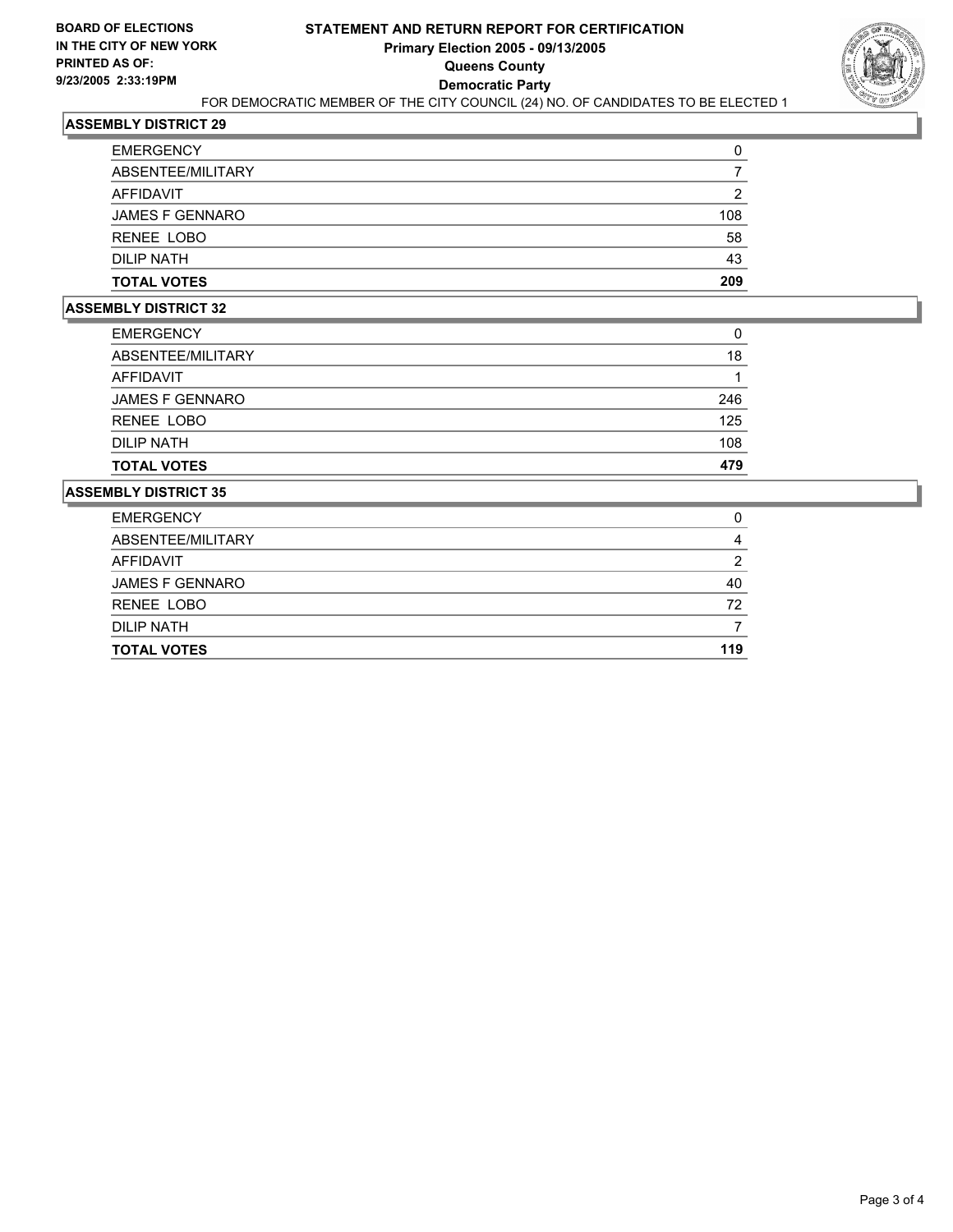### **STATEMENT AND RETURN REPORT FOR CERTIFICATION Primary Election 2005 - 09/13/2005 Queens County Democratic Party** FOR DEMOCRATIC MEMBER OF THE CITY COUNCIL (24) NO. OF CANDIDATES TO BE ELECTED 1



# **TOTAL FOR DEMOCRATIC MEMBER OF THE CITY COUNCIL (24) - Queens County**

| <b>EMERGENCY</b>       | 46    |
|------------------------|-------|
| ABSENTEE/MILITARY      | 221   |
| AFFIDAVIT              | 49    |
| <b>JAMES F GENNARO</b> | 5,897 |
| RENEE LOBO             | 1,208 |
| <b>DILIP NATH</b>      | 736   |
| <b>TOTAL VOTES</b>     | 7,841 |

We certify this statement to be correct, and have caused the same to be attested by the signatures of the members of the board, or a majority thereof, on

Date

Secretary **Chairman** 

Chief Clerk

Canvassing Board **Canvassing Board** Canvassing Board **Deputy Chief Clerk** 

Canvassing Board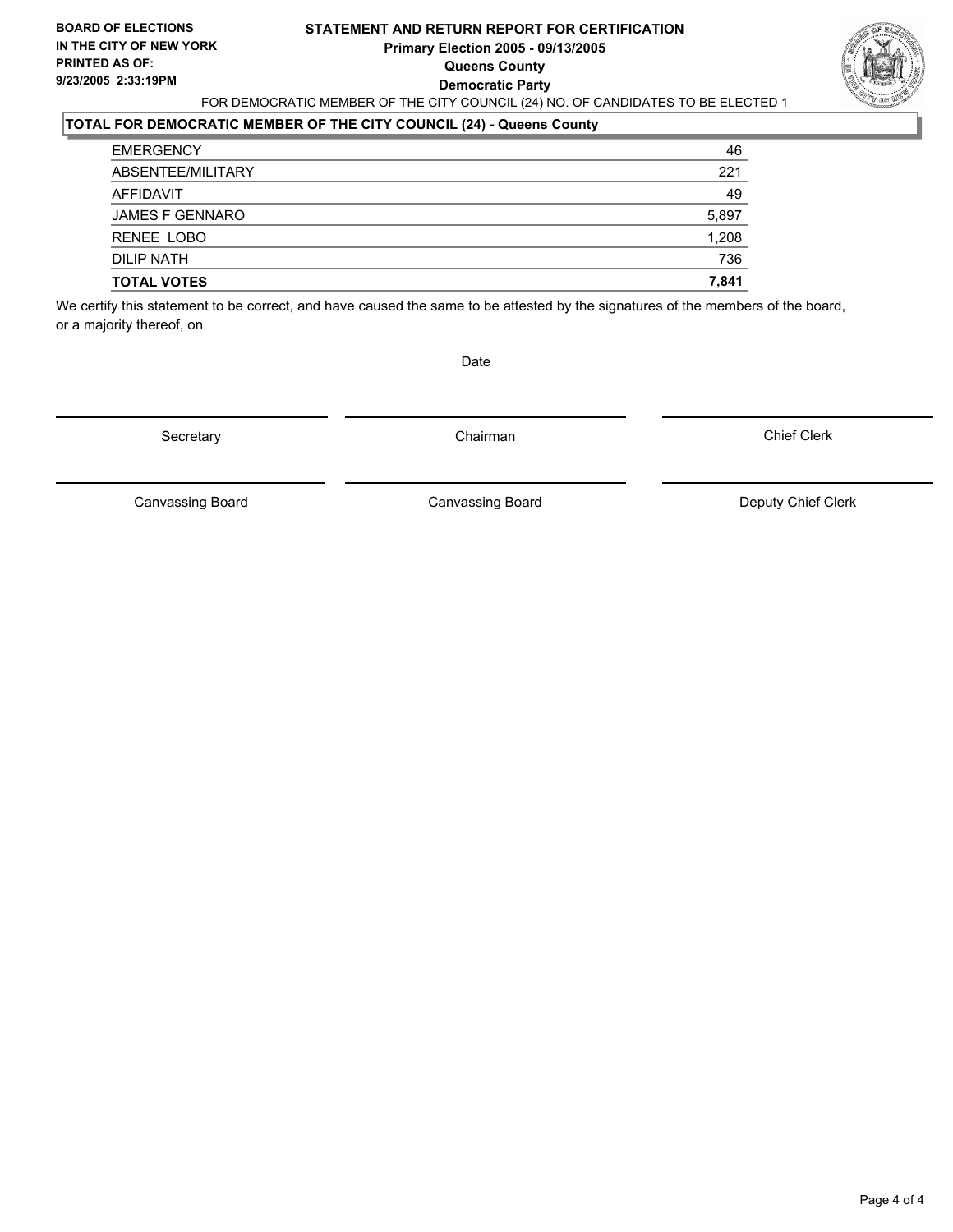

# **Primary Election 2005 - 09/13/2005 Queens County - Democratic Party**

FOR DEMOCRATIC MEMBER OF THE CITY COUNCIL (25) NO. OF CANDIDATES TO BE ELECTED 1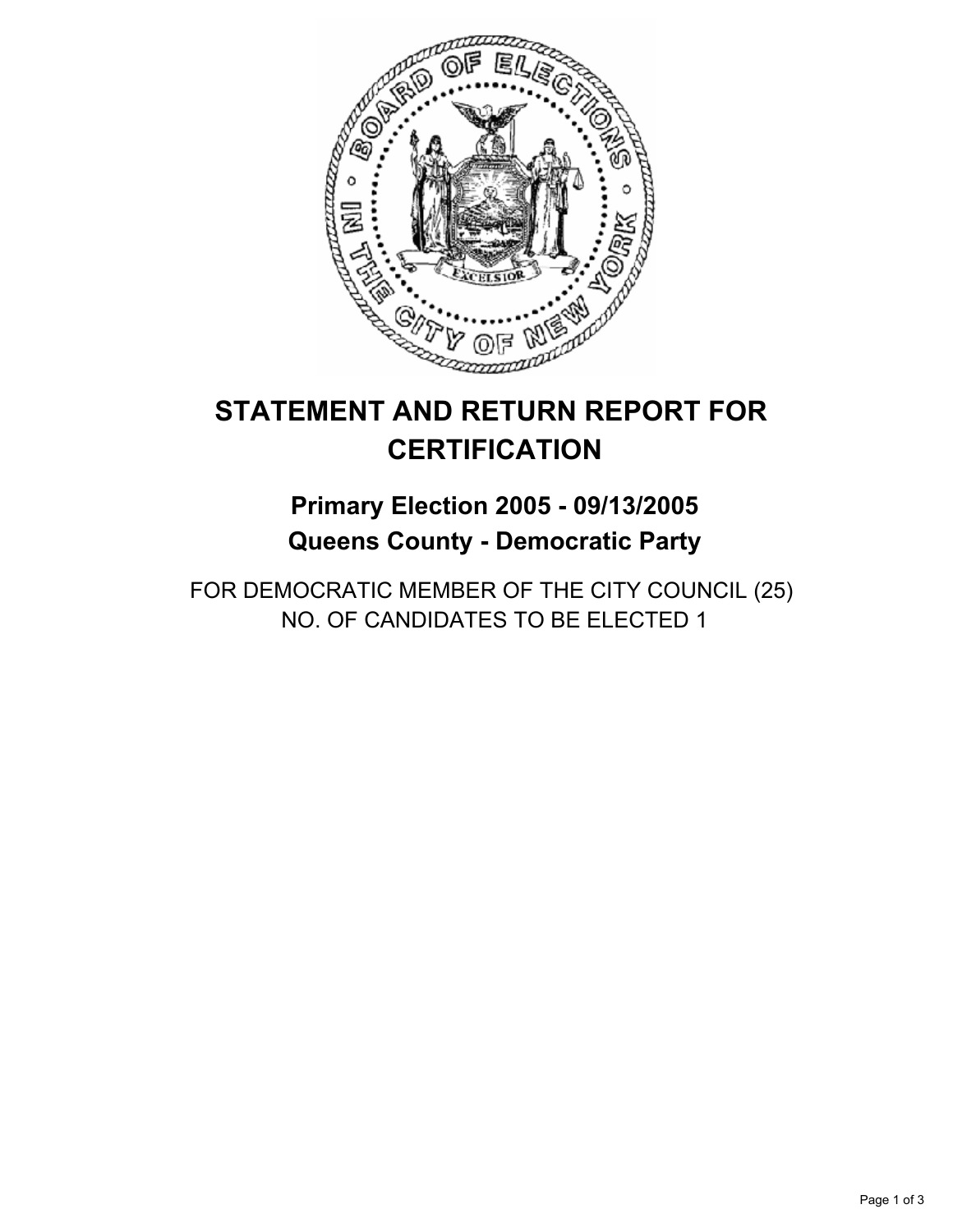

| <b>EMERGENCY</b>       |  |
|------------------------|--|
| ABSENTEE/MILITARY      |  |
| <b>AFFIDAVIT</b>       |  |
| RODOLFO FLORES         |  |
| <b>BRYAN PU-FOLKES</b> |  |
| <b>HELEN SEARS</b>     |  |
| <b>TOTAL VOTES</b>     |  |

#### **ASSEMBLY DISTRICT 34**

| 50    |
|-------|
| 24    |
| 364   |
| 738   |
| 1,948 |
|       |
| 3,051 |
|       |

#### **ASSEMBLY DISTRICT 35**

| <b>EMERGENCY</b>       | 0     |
|------------------------|-------|
| ABSENTEE/MILITARY      | 36    |
| AFFIDAVIT              | 18    |
| RODOLFO FLORES         | 288   |
| <b>BRYAN PU-FOLKES</b> | 609   |
| <b>HELEN SEARS</b>     | 1,353 |
| <b>TOTAL VOTES</b>     | 2,250 |

#### **ASSEMBLY DISTRICT 36**

| <b>EMERGENCY</b>       |    |
|------------------------|----|
| ABSENTEE/MILITARY      |    |
| AFFIDAVIT              |    |
| RODOLFO FLORES         |    |
| <b>BRYAN PU-FOLKES</b> |    |
| <b>HELEN SEARS</b>     |    |
| <b>TOTAL VOTES</b>     | 16 |

| <b>EMERGENCY</b>       |       |
|------------------------|-------|
| ABSENTEE/MILITARY      | 24    |
| AFFIDAVIT              | 16    |
| RODOLFO FLORES         | 224   |
| <b>BRYAN PU-FOLKES</b> | 363   |
| <b>HELEN SEARS</b>     | 917   |
| <b>TOTAL VOTES</b>     | 1,504 |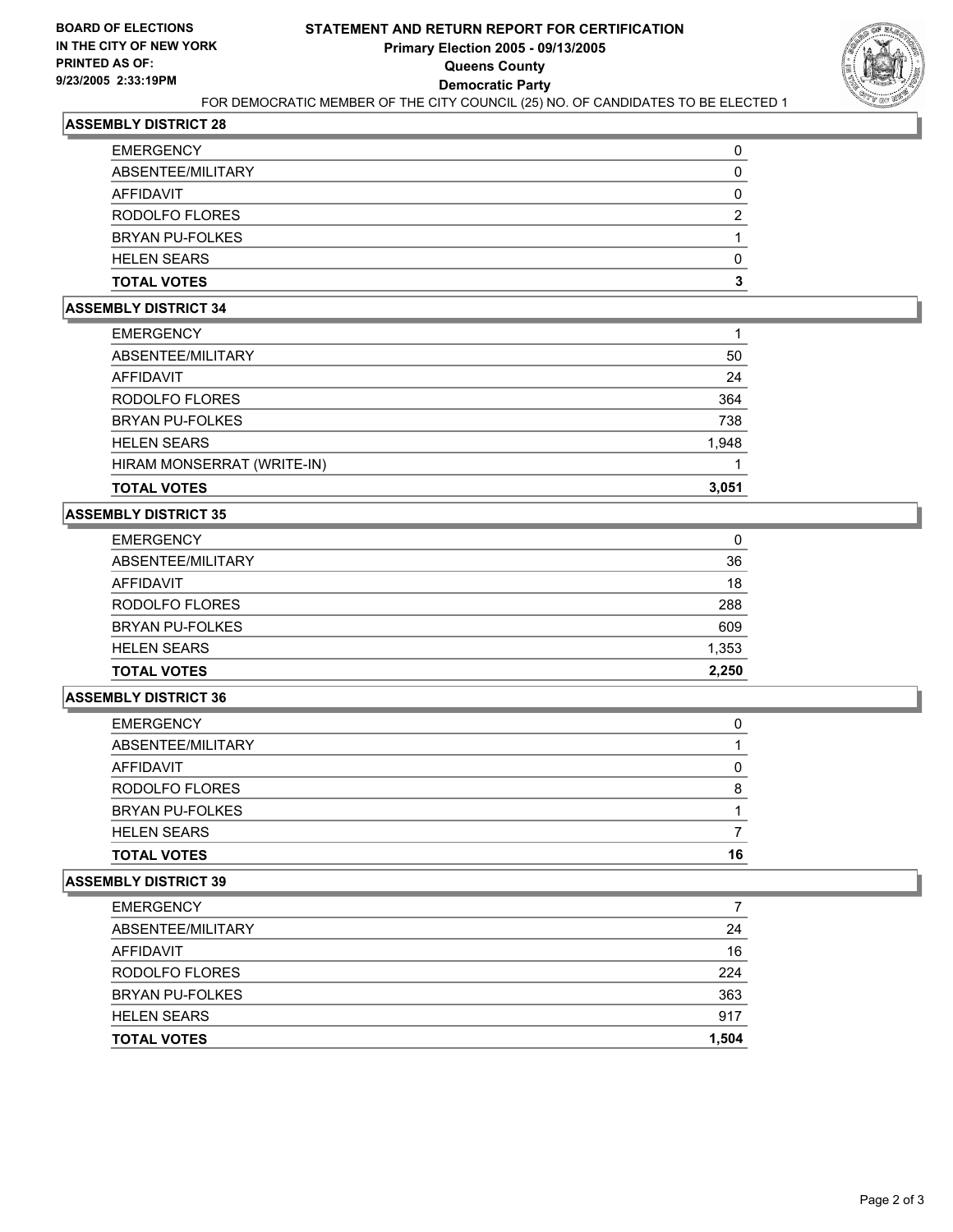### **STATEMENT AND RETURN REPORT FOR CERTIFICATION Primary Election 2005 - 09/13/2005 Queens County Democratic Party** FOR DEMOCRATIC MEMBER OF THE CITY COUNCIL (25) NO. OF CANDIDATES TO BE ELECTED 1



# **TOTAL FOR DEMOCRATIC MEMBER OF THE CITY COUNCIL (25) - Queens County**

| <b>EMERGENCY</b>           | 8     |
|----------------------------|-------|
| ABSENTEE/MILITARY          | 111   |
| AFFIDAVIT                  | 58    |
| RODOLFO FLORES             | 886   |
| <b>BRYAN PU-FOLKES</b>     | 1,712 |
| <b>HELEN SEARS</b>         | 4,225 |
| HIRAM MONSERRAT (WRITE-IN) |       |
| <b>TOTAL VOTES</b>         | 6,824 |

We certify this statement to be correct, and have caused the same to be attested by the signatures of the members of the board, or a majority thereof, on

Secretary **Chairman** 

Date

Chief Clerk

Canvassing Board

Canvassing Board **Canvassing Board** Canvassing Board **Deputy Chief Clerk**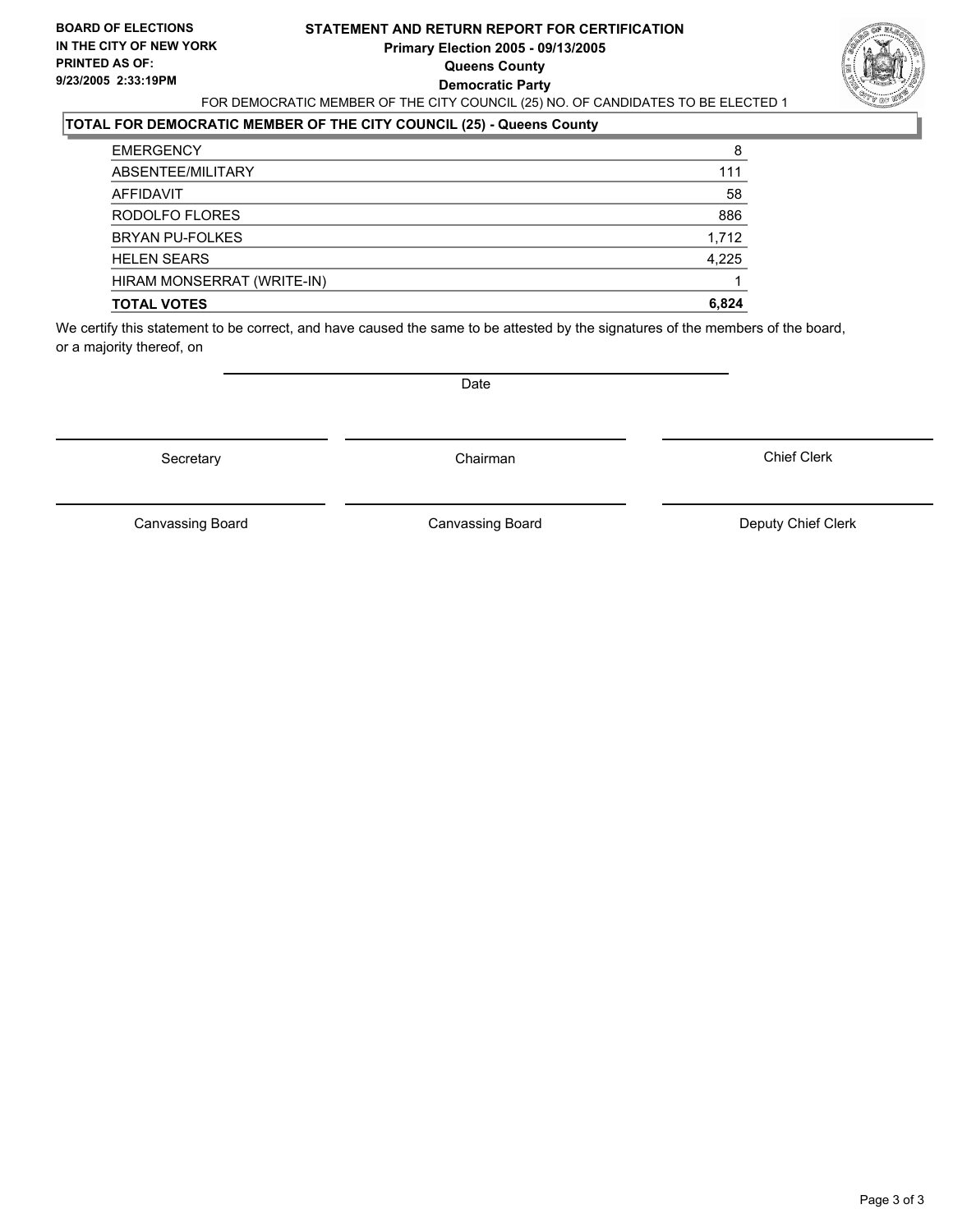

# **Primary Election 2005 - 09/13/2005 Queens County - Democratic Party**

FOR DEMOCRATIC MEMBER OF THE CITY COUNCIL (28) NO. OF CANDIDATES TO BE ELECTED 1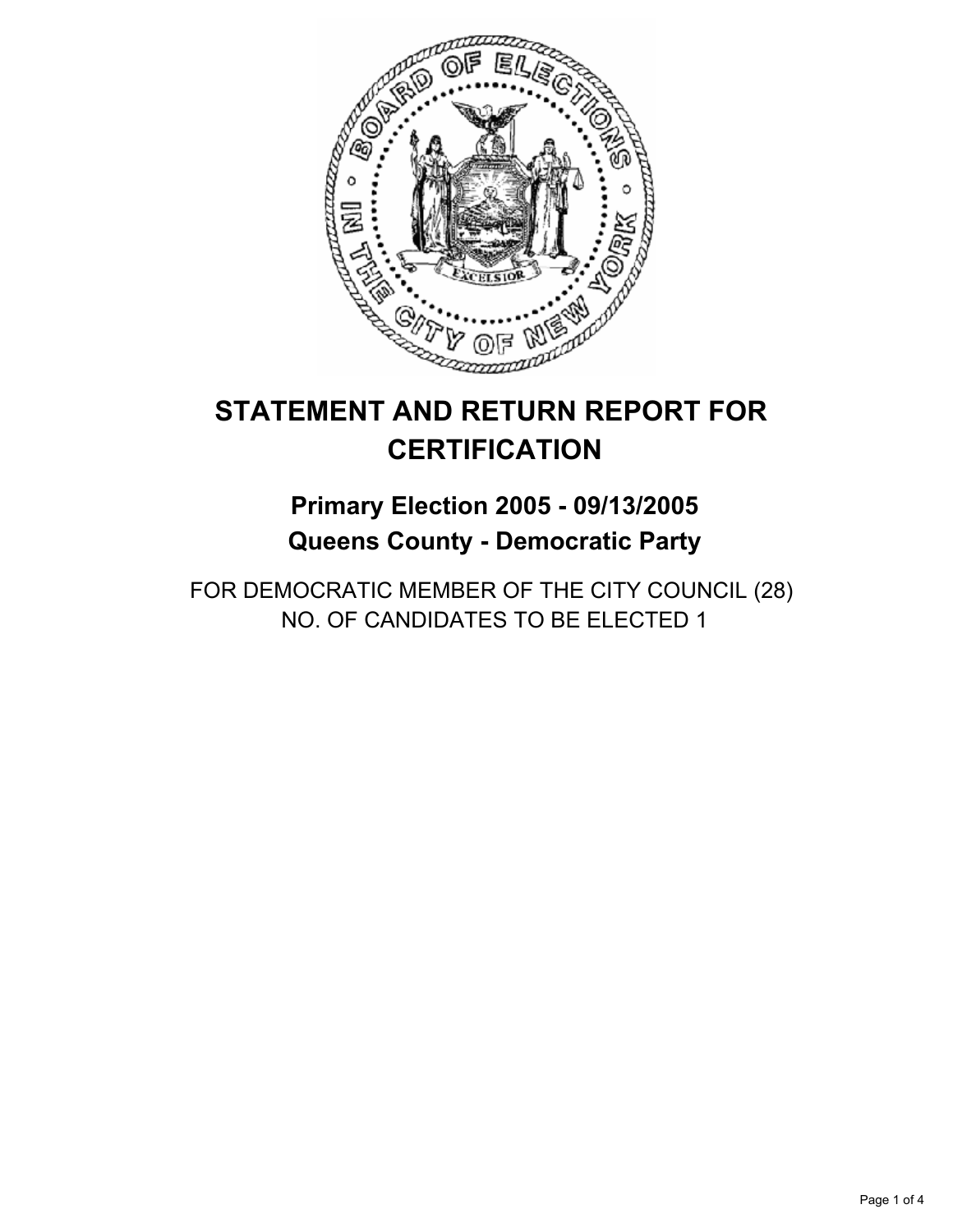

| <b>EMERGENCY</b>     | 3   |
|----------------------|-----|
| ABSENTEE/MILITARY    |     |
| AFFIDAVIT            |     |
| ALBERT BALDEO        | 60  |
| ALLAN W JENNINGS JR. | 35  |
| ROBBY S MAHADEO      | 34  |
| DHANPAUL NARINE      | 50  |
| THOMAS WHITE JR.     | 29  |
| <b>TOTAL VOTES</b>   | 208 |

#### **ASSEMBLY DISTRICT 27**

| <b>EMERGENCY</b>     |    |
|----------------------|----|
| ABSENTEE/MILITARY    |    |
| AFFIDAVIT            |    |
| ALBERT BALDEO        | 20 |
| ALLAN W JENNINGS JR. | 16 |
| ROBBY S MAHADEO      | 14 |
| DHANPAUL NARINE      | 5  |
| THOMAS WHITE JR.     | 12 |
| <b>TOTAL VOTES</b>   | 67 |

#### **ASSEMBLY DISTRICT 31**

| <b>EMERGENCY</b>     | 12    |
|----------------------|-------|
| ABSENTEE/MILITARY    | 13    |
| AFFIDAVIT            | 22    |
| ALBERT BALDEO        | 202   |
| ALLAN W JENNINGS JR. | 406   |
| ROBBY S MAHADEO      | 110   |
| DHANPAUL NARINE      | 115   |
| THOMAS WHITE JR.     | 381   |
| <b>TOTAL VOTES</b>   | 1.214 |

| 35    |
|-------|
| 72    |
| 49    |
| 697   |
| 1,672 |
| 195   |
| 225   |
| 2,421 |
| 5,210 |
|       |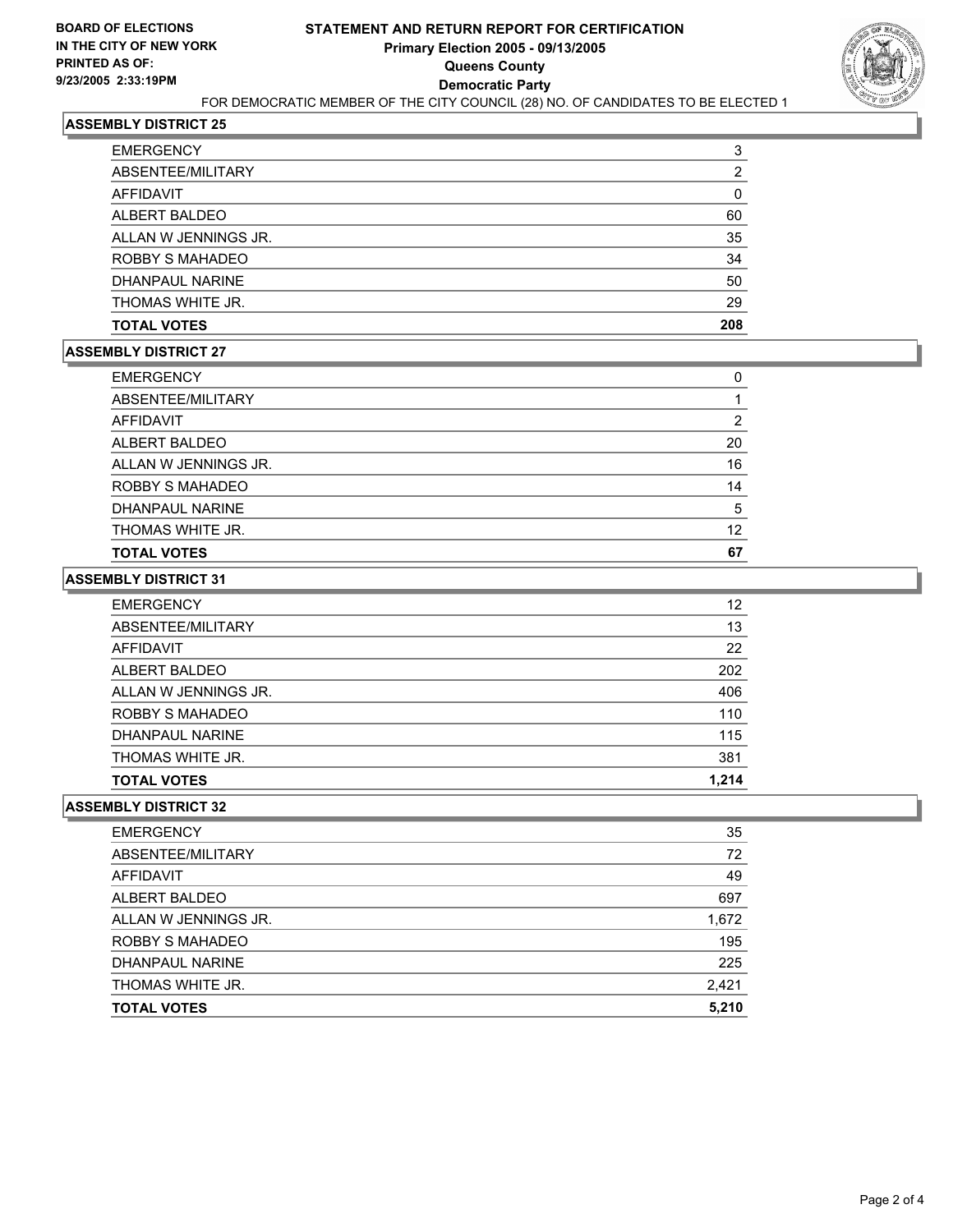

| <b>EMERGENCY</b>     |     |
|----------------------|-----|
| ABSENTEE/MILITARY    |     |
| AFFIDAVIT            |     |
| ALBERT BALDEO        | 53  |
| ALLAN W JENNINGS JR. | 19  |
| ROBBY S MAHADEO      | 16  |
| DHANPAUL NARINE      | 31  |
| THOMAS WHITE JR.     | 34  |
| <b>TOTAL VOTES</b>   | 153 |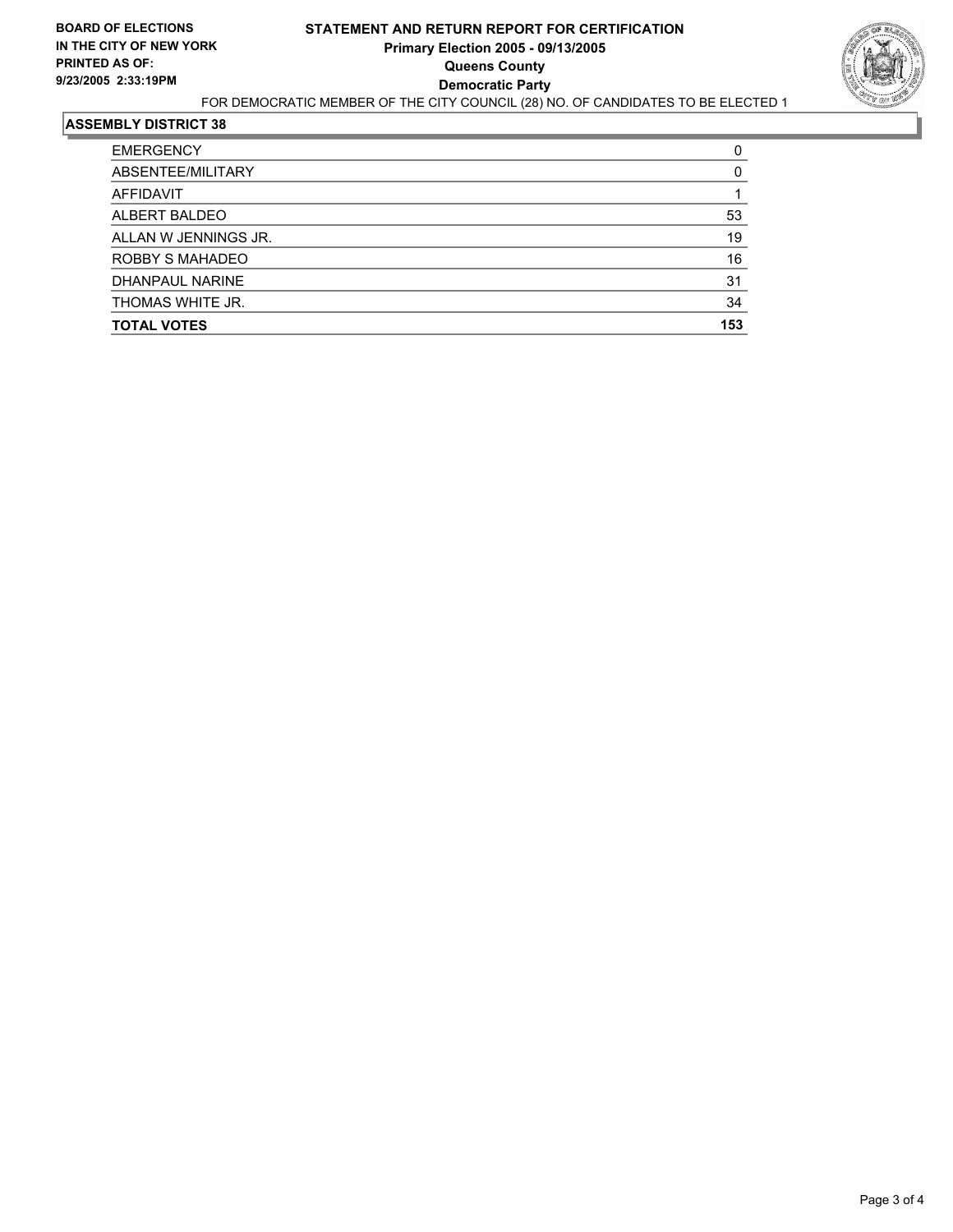### **STATEMENT AND RETURN REPORT FOR CERTIFICATION Primary Election 2005 - 09/13/2005 Queens County Democratic Party** FOR DEMOCRATIC MEMBER OF THE CITY COUNCIL (28) NO. OF CANDIDATES TO BE ELECTED 1



# **TOTAL FOR DEMOCRATIC MEMBER OF THE CITY COUNCIL (28) - Queens County**

| <b>EMERGENCY</b>     | 50    |
|----------------------|-------|
| ABSENTEE/MILITARY    | 88    |
| <b>AFFIDAVIT</b>     | 74    |
| ALBERT BALDEO        | 1,032 |
| ALLAN W JENNINGS JR. | 2,148 |
| ROBBY S MAHADEO      | 369   |
| DHANPAUL NARINE      | 426   |
| THOMAS WHITE JR.     | 2,877 |
| <b>TOTAL VOTES</b>   | 6,852 |

We certify this statement to be correct, and have caused the same to be attested by the signatures of the members of the board, or a majority thereof, on

Secretary **Chairman** 

Date

Chief Clerk

Canvassing Board

Canvassing Board **Canvassing Board** Canvassing Board **Deputy Chief Clerk**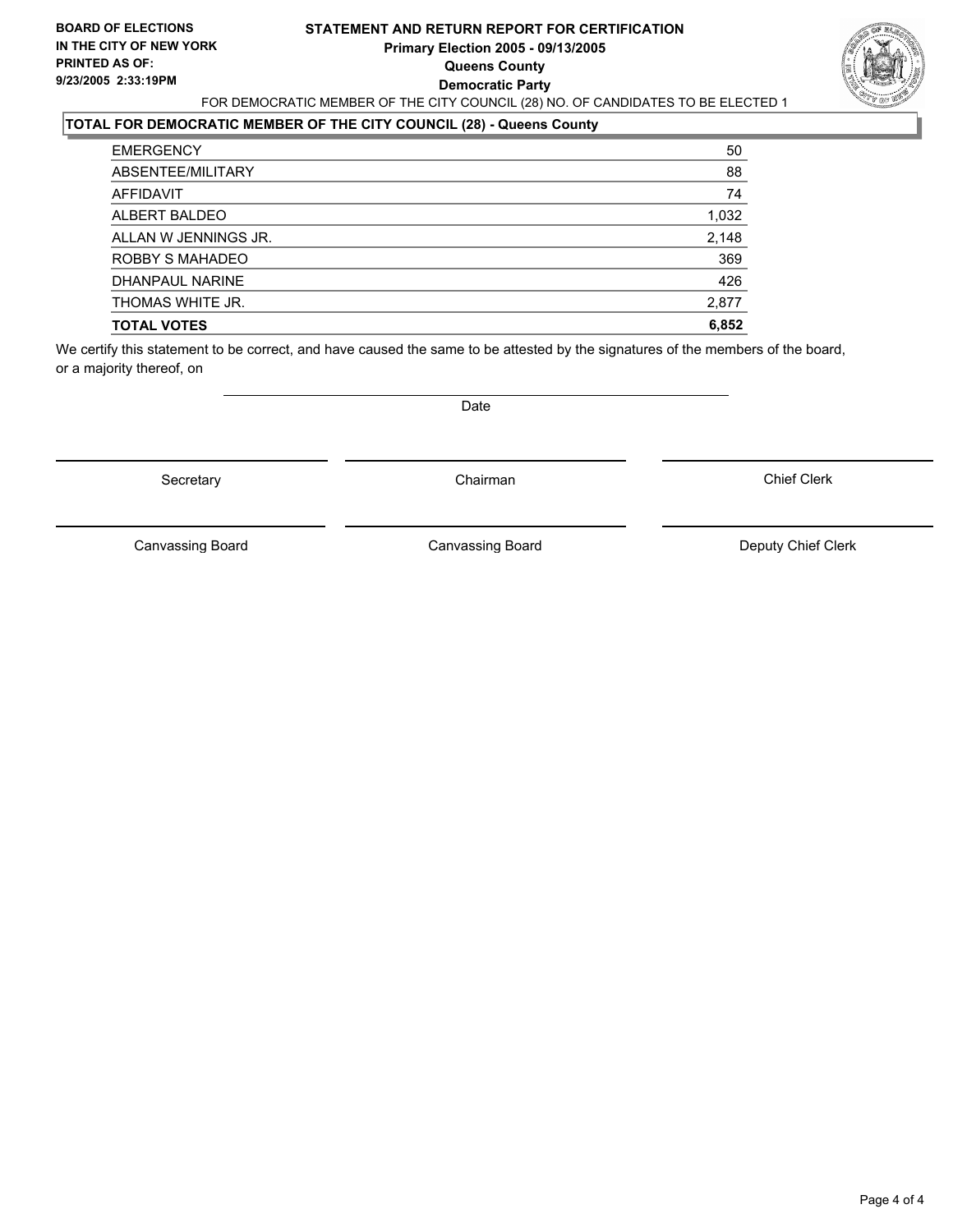

# **Primary Election 2005 - 09/13/2005 Queens County - Democratic Party**

FOR DEMOCRATIC MEMBER OF THE CITY COUNCIL (29) NO. OF CANDIDATES TO BE ELECTED 1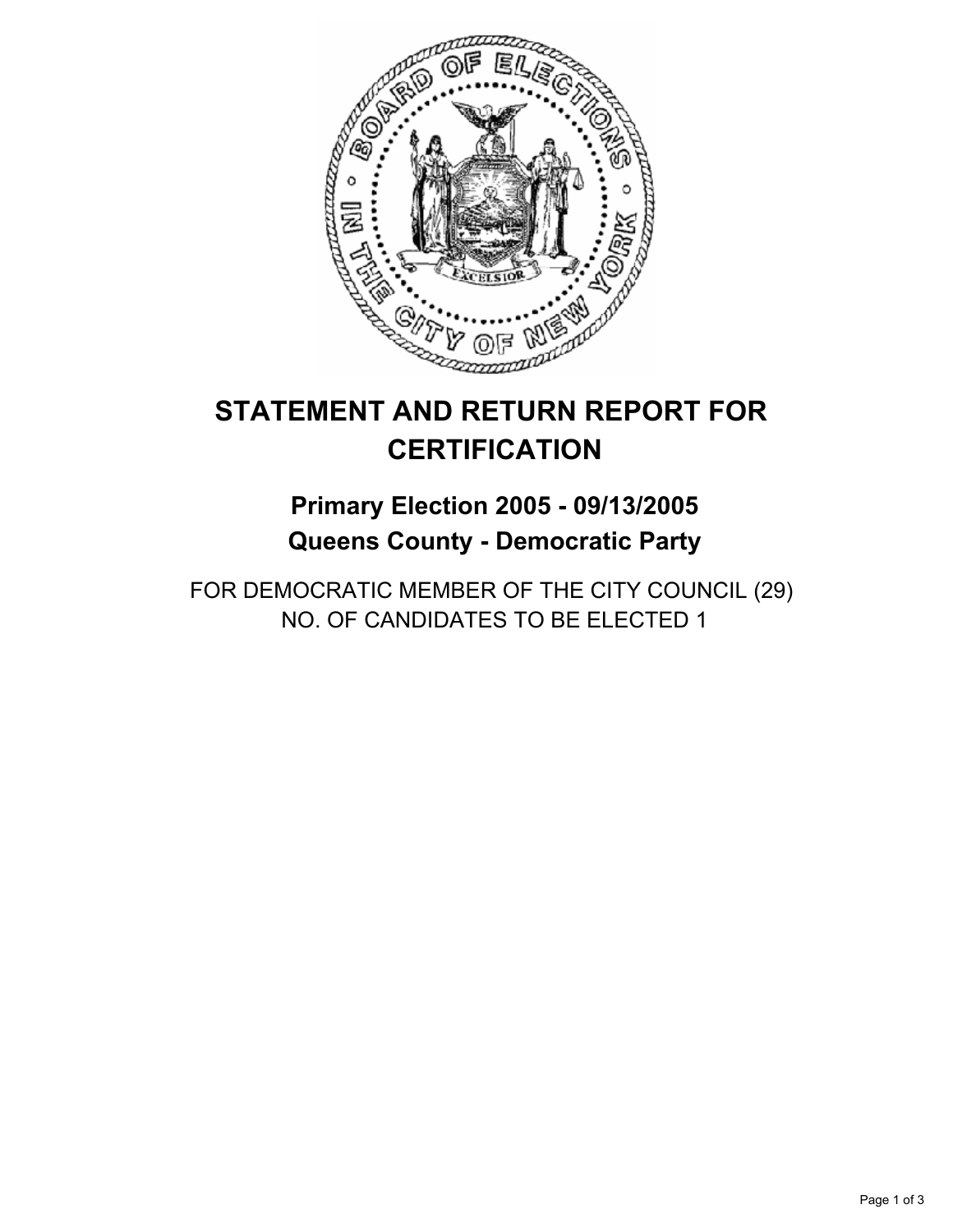

| <b>TOTAL VOTES</b>       | 152 |
|--------------------------|-----|
| <b>JOSEPH R NOCERINO</b> | 60  |
| MELINDA KATZ             | 92  |
| AFFIDAVIT                |     |
| ABSENTEE/MILITARY        | 13  |
| <b>EMERGENCY</b>         |     |

#### **ASSEMBLY DISTRICT 27**

| <b>TOTAL VOTES</b>       | 1,128 |
|--------------------------|-------|
| <b>JOSEPH R NOCERINO</b> | 239   |
| MELINDA KATZ             | 889   |
| AFFIDAVIT                | ິ     |
| ABSENTEE/MILITARY        | 42    |
| <b>EMERGENCY</b>         | 6     |

#### **ASSEMBLY DISTRICT 28**

| <b>TOTAL VOTES</b> | 5,580 |
|--------------------|-------|
| JOSEPH R NOCERINO  | 912   |
| MELINDA KATZ       | 4,668 |
| AFFIDAVIT          | 33    |
| ABSENTEE/MILITARY  | 252   |
| <b>EMERGENCY</b>   | 3     |

#### **ASSEMBLY DISTRICT 30**

| <b>EMERGENCY</b>   | O  |
|--------------------|----|
| ABSENTEE/MILITARY  | Ω  |
| AFFIDAVIT          |    |
| MELINDA KATZ       | 40 |
| JOSEPH R NOCERINO  | 14 |
| <b>TOTAL VOTES</b> | 54 |

| <b>EMERGENCY</b>   |     |
|--------------------|-----|
| ABSENTEE/MILITARY  | 6   |
| AFFIDAVIT          |     |
| MELINDA KATZ       | 68  |
| JOSEPH R NOCERINO  | 44  |
| <b>TOTAL VOTES</b> | 112 |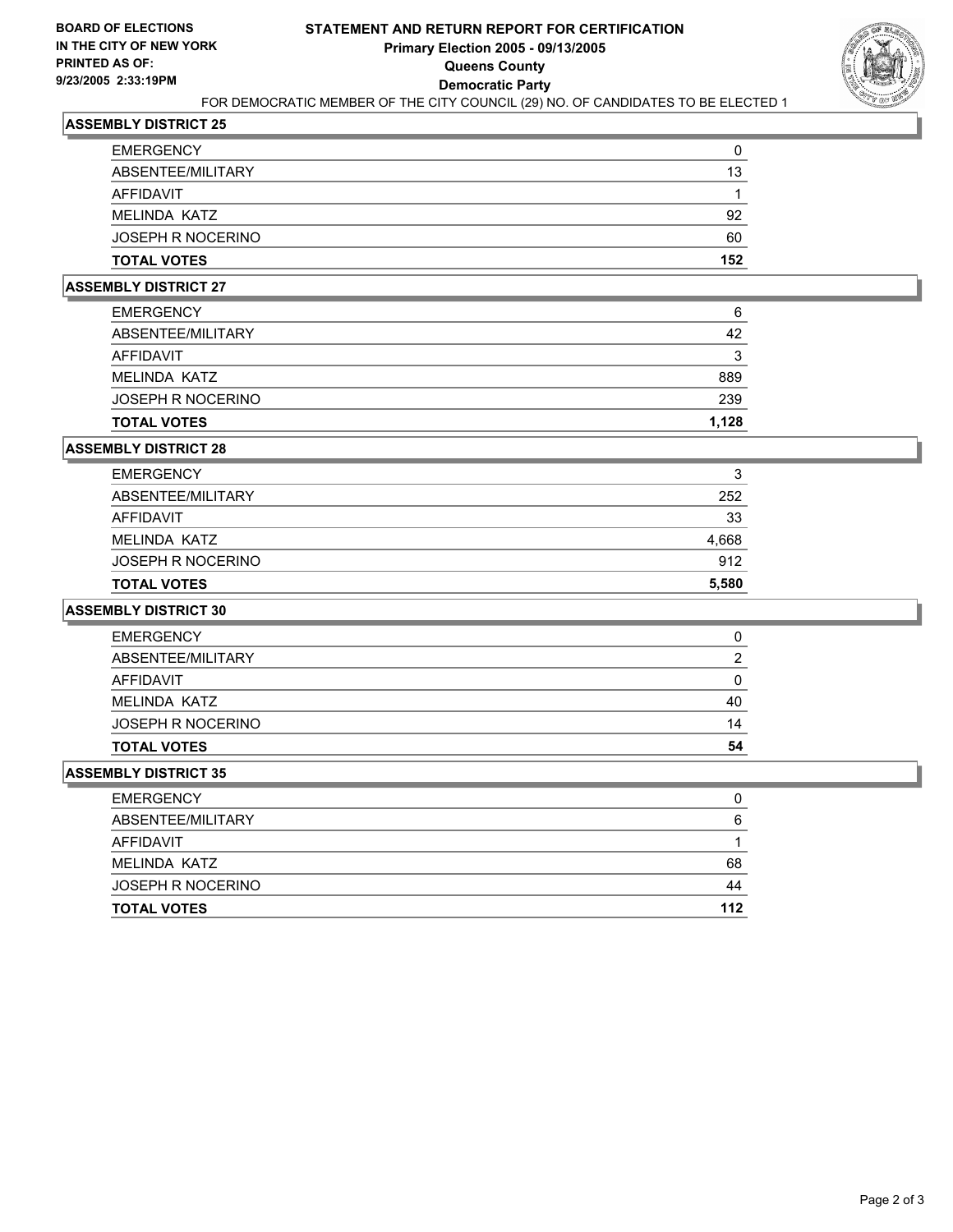### **STATEMENT AND RETURN REPORT FOR CERTIFICATION Primary Election 2005 - 09/13/2005 Queens County Democratic Party** FOR DEMOCRATIC MEMBER OF THE CITY COUNCIL (29) NO. OF CANDIDATES TO BE ELECTED 1



# **TOTAL FOR DEMOCRATIC MEMBER OF THE CITY COUNCIL (29) - Queens County**

| <b>EMERGENCY</b>   | 9     |
|--------------------|-------|
| ABSENTEE/MILITARY  | 315   |
| AFFIDAVIT          | 38    |
| MELINDA KATZ       | 5,757 |
| JOSEPH R NOCERINO  | 1,269 |
| <b>TOTAL VOTES</b> | 7,026 |

We certify this statement to be correct, and have caused the same to be attested by the signatures of the members of the board, or a majority thereof, on

Date

Secretary Chairman

Canvassing Board **Canvassing Board** Canvassing Board **Deputy Chief Clerk** 

Canvassing Board

Chief Clerk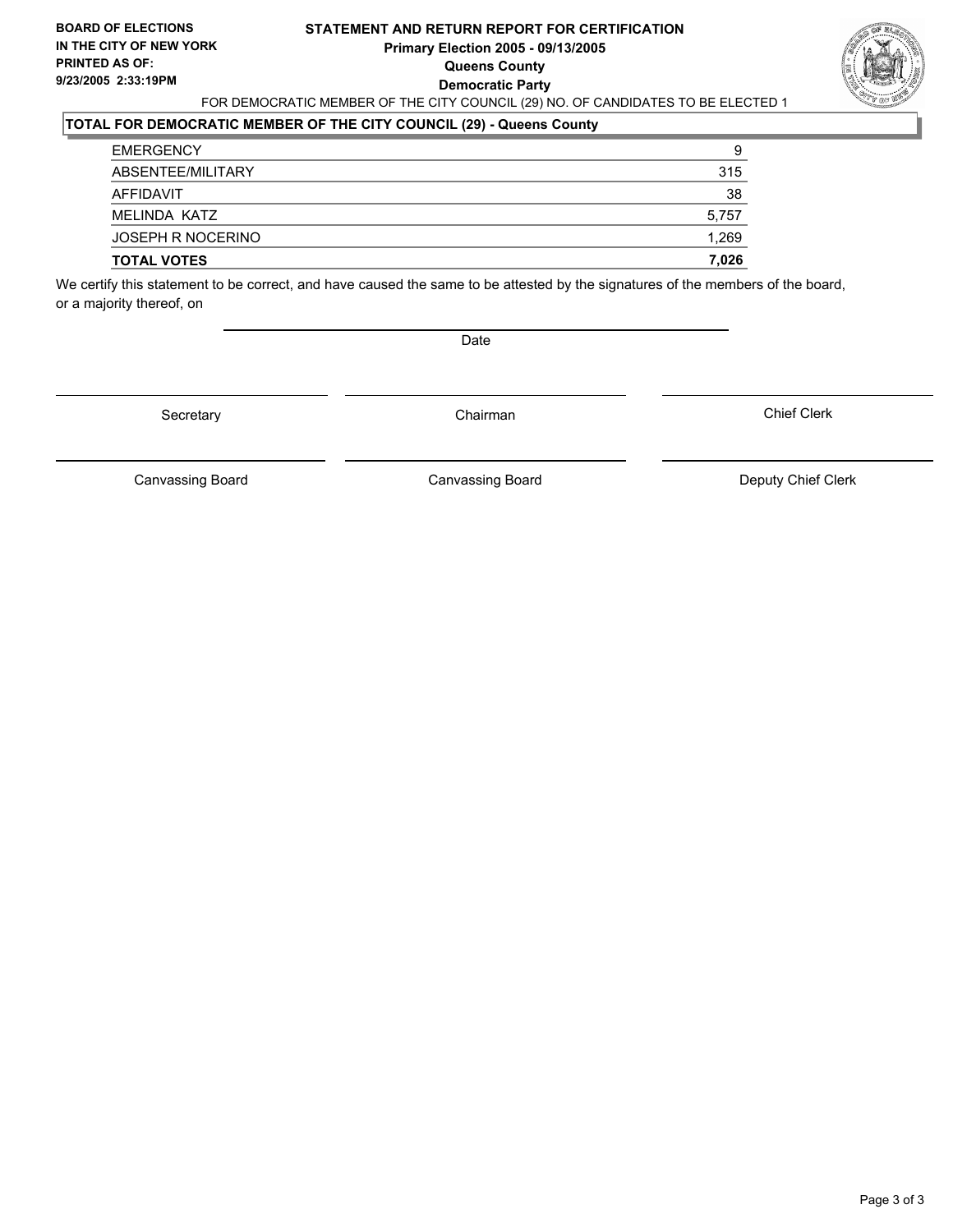

# **Primary Election 2005 - 09/13/2005 Queens County - Democratic Party**

FOR DEMOCRATIC MEMBER OF THE CITY COUNCIL (31) NO. OF CANDIDATES TO BE ELECTED 1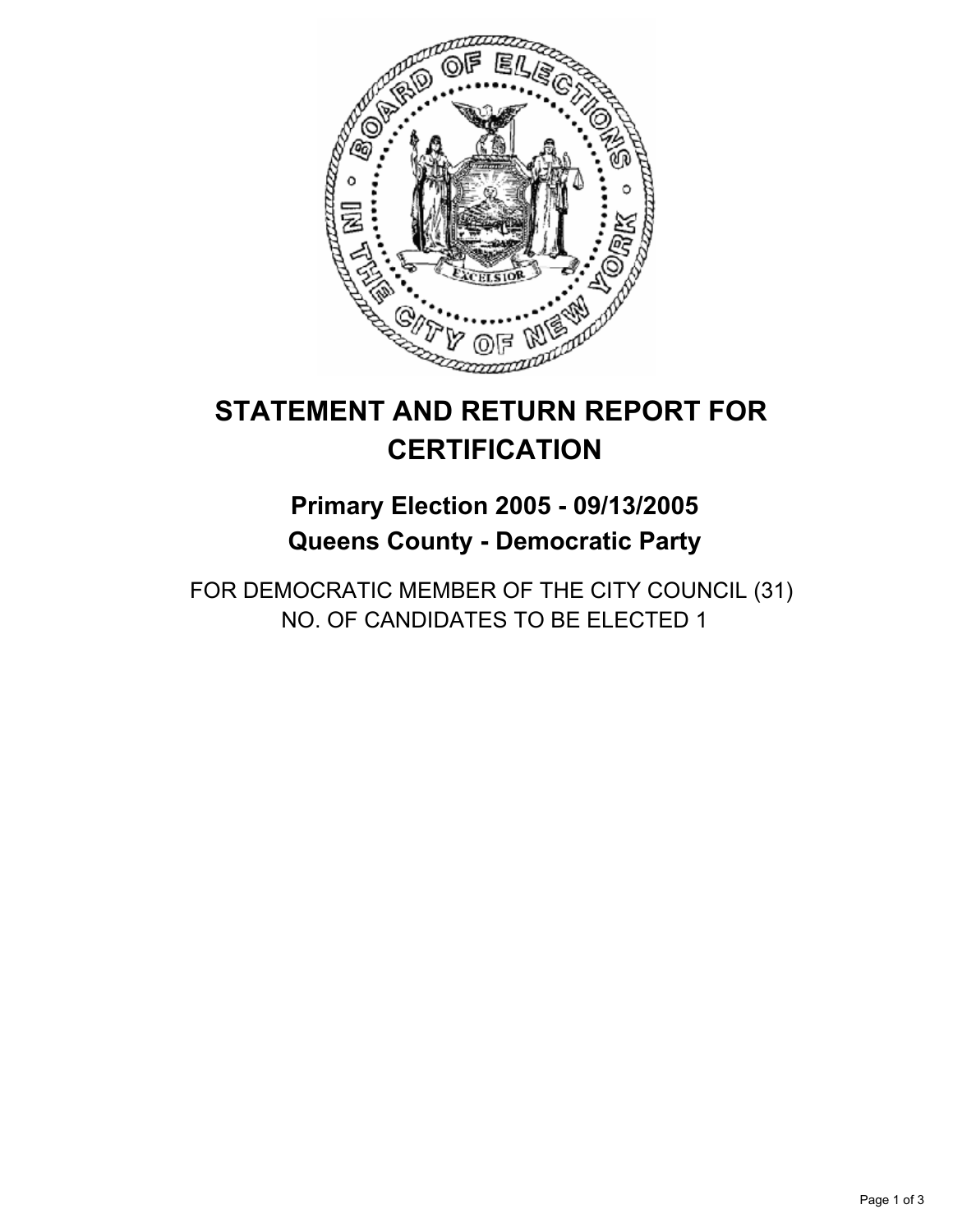

| <b>TOTAL VOTES</b> | 1,716 |
|--------------------|-------|
| JAMES SANDERS JR.  | 772   |
| DAVID R HOOKS JR.  | 944   |
| AFFIDAVIT          | 13    |
| ABSENTEE/MILITARY  | 118   |
| <b>EMERGENCY</b>   | 10    |

### **ASSEMBLY DISTRICT 29**

| <b>TOTAL VOTES</b>        | 2.852 |
|---------------------------|-------|
| JOHN W. CRONIN (WRITE-IN) |       |
| JAMES SANDERS JR.         | 1,795 |
| DAVID R HOOKS JR.         | 1,056 |
| AFFIDAVIT                 | 24    |
| ABSENTEE/MILITARY         | 23    |
| <b>EMERGENCY</b>          | 0     |

# **ASSEMBLY DISTRICT 31**

| <b>TOTAL VOTES</b> | 3,590 |
|--------------------|-------|
| JAMES SANDERS JR.  | 2,386 |
| DAVID R HOOKS JR.  | 1,204 |
| AFFIDAVIT          | 53    |
| ABSENTEE/MILITARY  | 201   |
| <b>EMERGENCY</b>   | 17    |

| <b>TOTAL VOTES</b> | 91 |
|--------------------|----|
| JAMES SANDERS JR.  | 72 |
| DAVID R HOOKS JR.  | 19 |
| AFFIDAVIT          | 6  |
| ABSENTEE/MILITARY  |    |
| <b>EMERGENCY</b>   |    |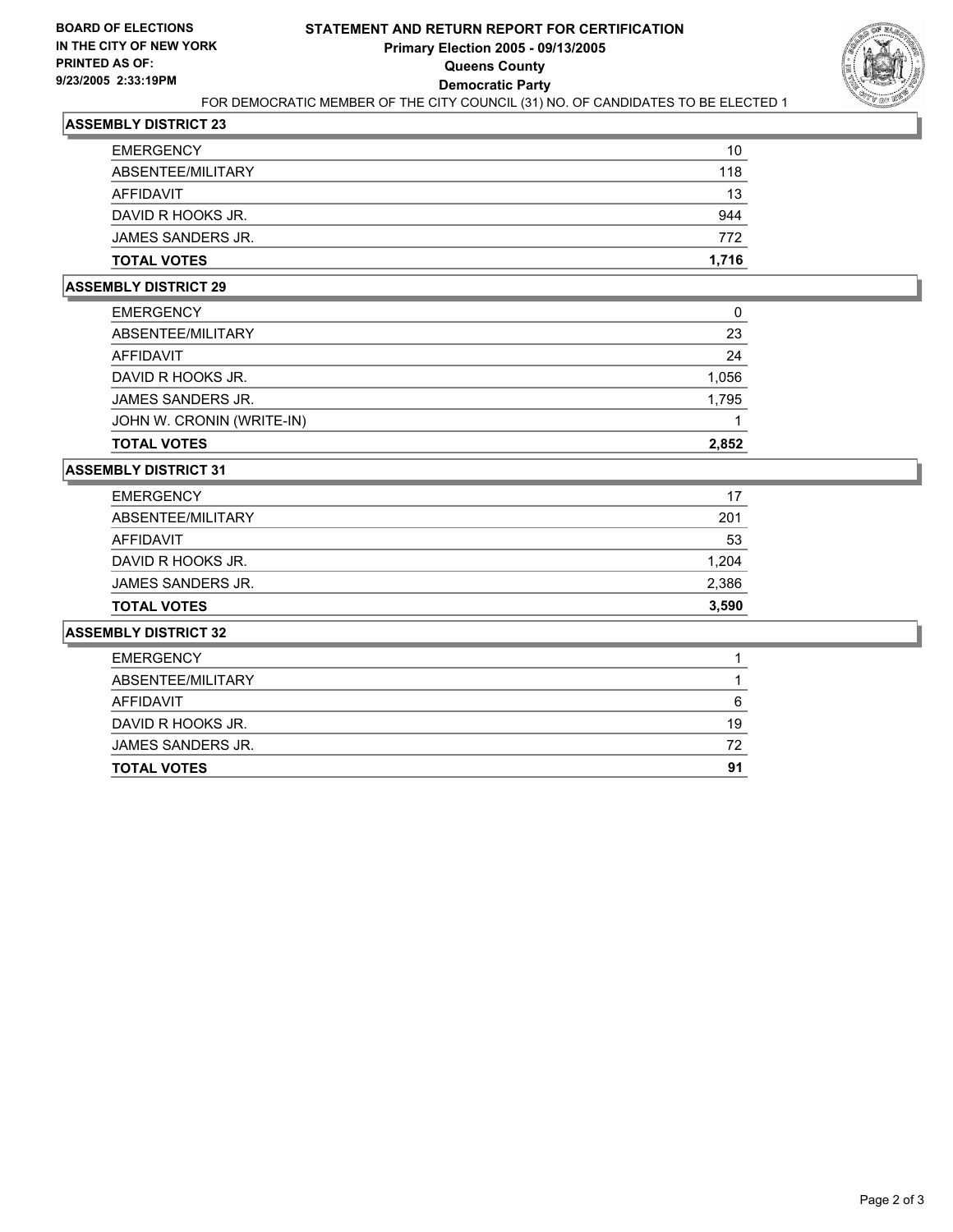### **STATEMENT AND RETURN REPORT FOR CERTIFICATION Primary Election 2005 - 09/13/2005 Queens County Democratic Party** FOR DEMOCRATIC MEMBER OF THE CITY COUNCIL (31) NO. OF CANDIDATES TO BE ELECTED 1



# **TOTAL FOR DEMOCRATIC MEMBER OF THE CITY COUNCIL (31) - Queens County**

| <b>EMERGENCY</b>          | 28    |
|---------------------------|-------|
| ABSENTEE/MILITARY         | 343   |
| AFFIDAVIT                 | 96    |
| DAVID R HOOKS JR.         | 3,223 |
| JAMES SANDERS JR.         | 5,025 |
| JOHN W. CRONIN (WRITE-IN) |       |
| <b>TOTAL VOTES</b>        | 8,249 |
|                           |       |

We certify this statement to be correct, and have caused the same to be attested by the signatures of the members of the board, or a majority thereof, on

Date

Secretary **Chairman** 

Chief Clerk

Canvassing Board **Canvassing Board** Canvassing Board **Deputy Chief Clerk** 

Canvassing Board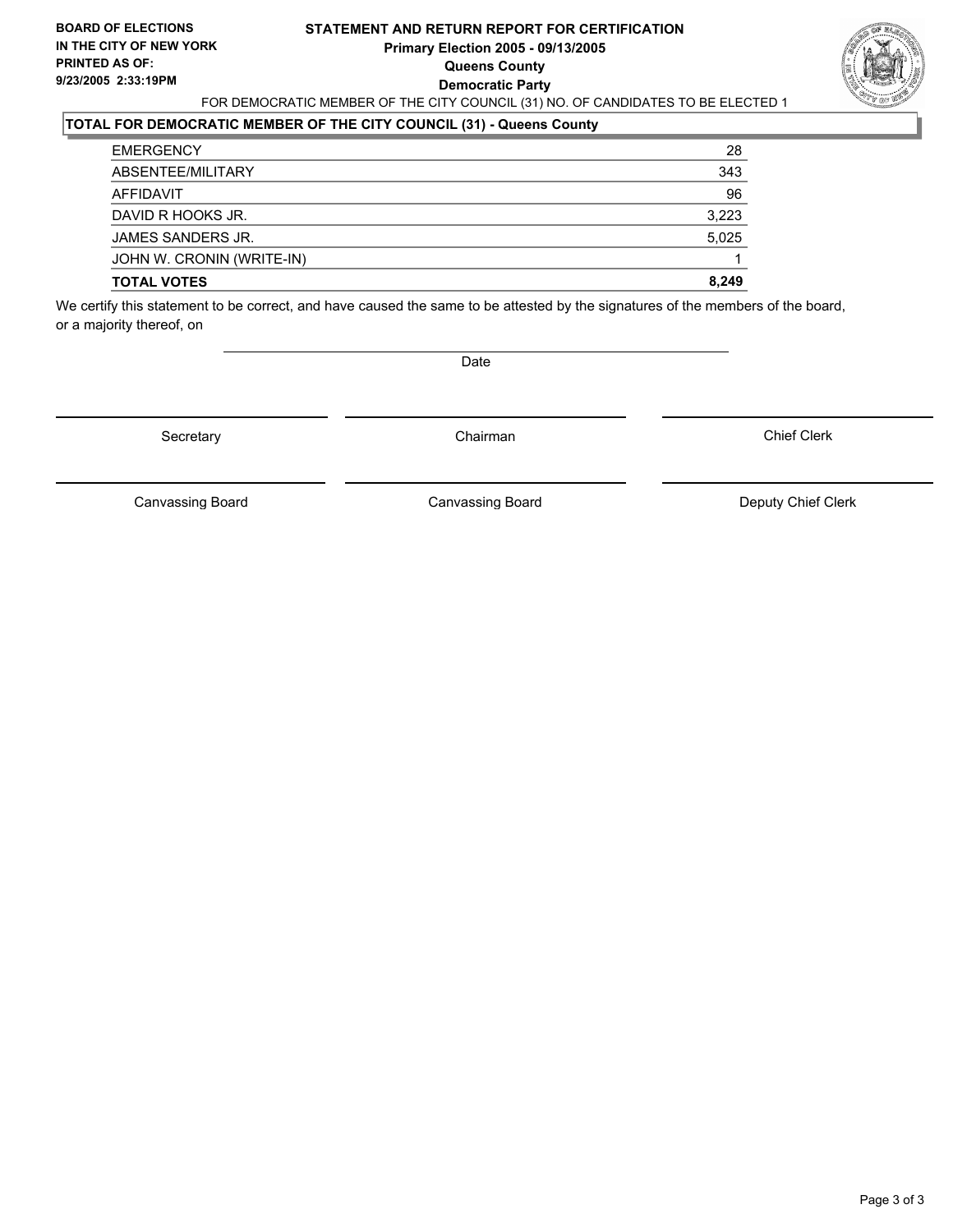

# **Primary Election 2005 - 09/13/2005 Queens County - Democratic Party**

FOR DEMOCRATIC MEMBER OF THE CITY COUNCIL (34) NO. OF CANDIDATES TO BE ELECTED 1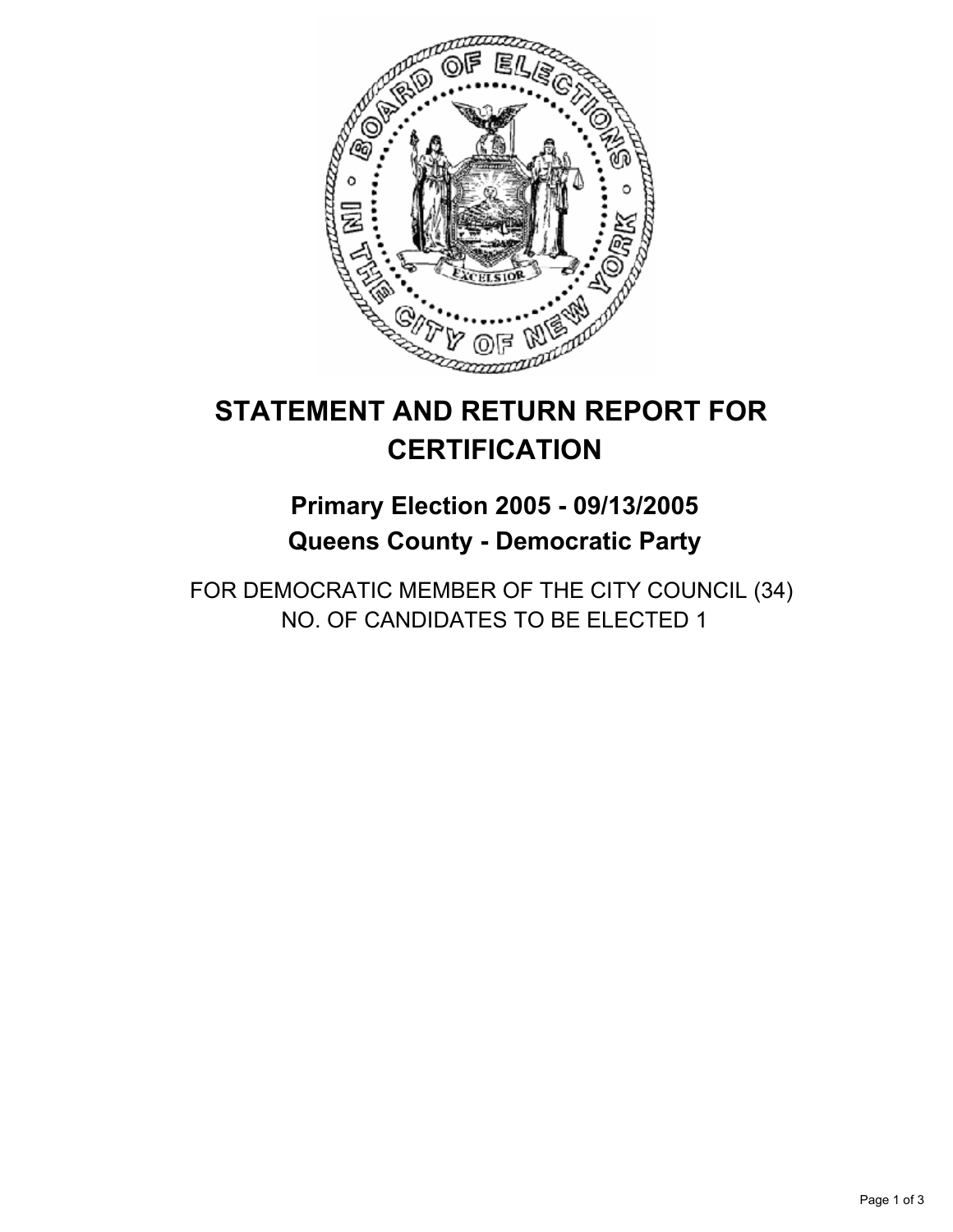

| <b>EMERGENCY</b>     |  |
|----------------------|--|
| ABSENTEE/MILITARY    |  |
| AFFIDAVIT            |  |
| DIANA REYNA          |  |
| <b>GEORGE RIVERA</b> |  |
| <b>TOTAL VOTES</b>   |  |

### **ASSEMBLY DISTRICT 37**

| <b>TOTAL VOTES</b>   | 477 |
|----------------------|-----|
| <b>GEORGE RIVERA</b> | 103 |
| DIANA REYNA          | 374 |
| <b>AFFIDAVIT</b>     | ◠   |
| ABSENTEE/MILITARY    | 6   |
| <b>EMERGENCY</b>     |     |

| <b>EMERGENCY</b>     |     |
|----------------------|-----|
| ABSENTEE/MILITARY    | b   |
| AFFIDAVIT            | h   |
| DIANA REYNA          | 162 |
| <b>GEORGE RIVERA</b> | 79  |
| <b>TOTAL VOTES</b>   | 241 |